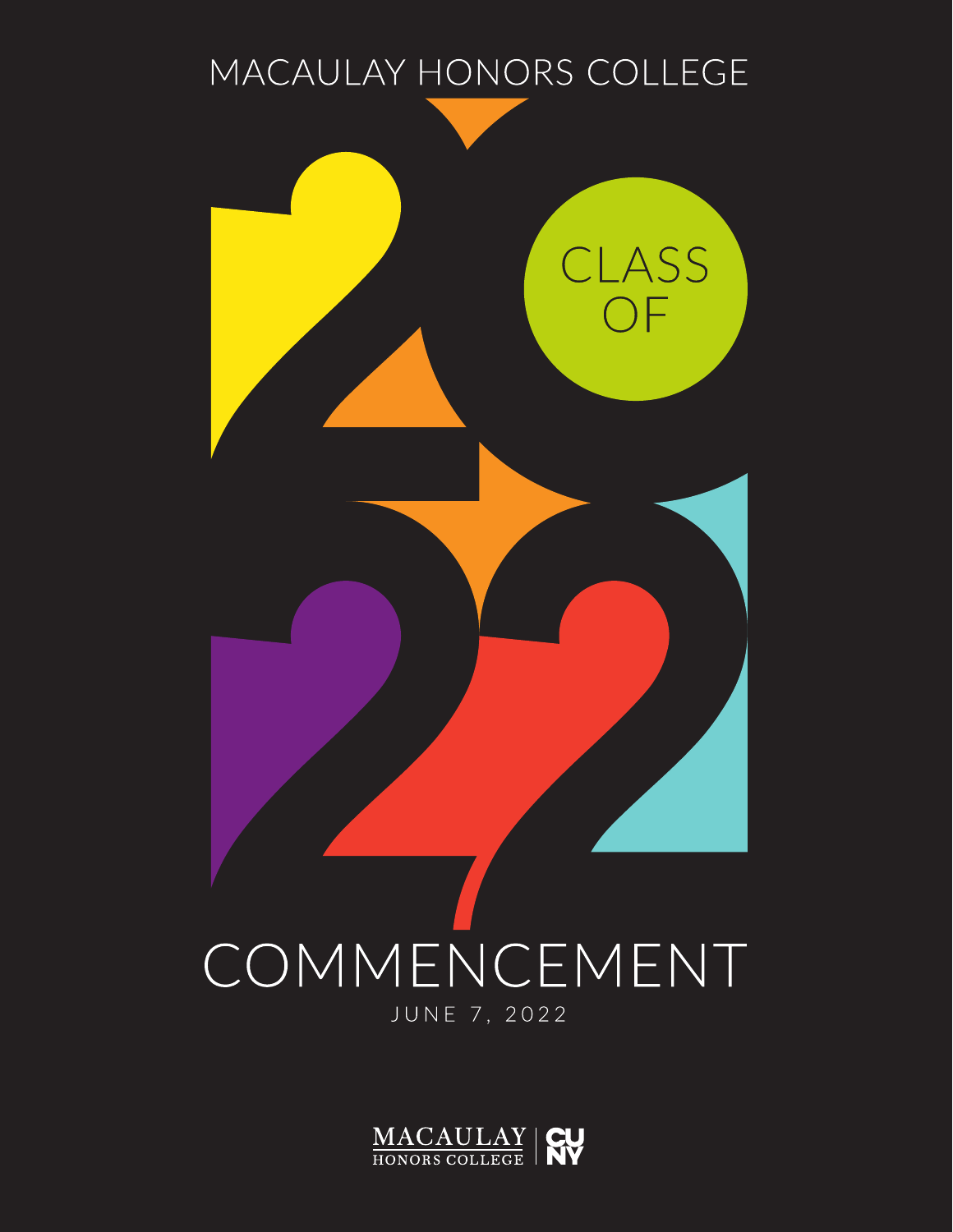# ORDER OF.<br>**EXETCISES**

COMMENCEMENT EXERCISES, JUNE 7, 2022, UNITED PALACE

### **PRE-COMMENCEMENT CONCERT**

THE LEHMAN COLLEGE WIND ENSEMBLE *Alan Hollander, Director*

### PROCESSIONAL

MARSHAL FOR THE ACADEMIC PROCESSION *Dr. Corinna Singleman '08 (Queens College)*

### STAR-SPANGLED BANNER

*Amanda Hick*

### INTRODUCTIONS

*Joseph Ugoretz Senior Associate Dean & Chief Academic Officer*

### WELCOME

*Dr. Vanessa K. Valdés Interim Dean*

### GREETINGS

*Félix V. Matos Rodríguez Chancellor Fernando Ferrer*

*Trustee*

### COMMENCEMENT ADDRESS

*Dr. Jessica Ware* IN TRODUCTION *Dr. Vanessa K. Valdés*

**CONFERRING OF THE** HONORARY DEGREE DOCTOR OF SCIENCE

# REMARKS FROM THE CLASS OF 2022

*Yaas Azmoudeh (City College)*

### WELCOME TO THE ALUMNI COMMUNITY

*Mary Williams '12 (Hunter College)*

### MACAULAY ALMA MATER

HEARKEN WELL (O MACAULAY) *The Macaulay Triplets and All Assembled*

### PRESENTATION OF THE **GRADUATES**

*Joseph Ugoretz, Senior Associate Dean & Chief Academic Officer Elizabeth Reis, Professor*

### RECESSIONAL

*Guests are requested to remain at their seats during the recessional* 

WE ALL PULLED OFF THE HERCULEAN FEAT OF BALANCING OUR MAJORS, LIVES, PANDEMIC, AND EXTRACURRICULARS; WHEREVER WE GO NOW, GAP YEAR, WORK, GRAD SCHOOL, CELEBRITYDOM, INFAMY -WE'LL BE AMAZING AT IT BECAUSE WE'VE HAD FOUR YEARS OF PRACTICE BRINGING OUT OUR FULL POTENTIAL. SO, CELEBRATE YOURSELVES, BECAUSE WE DID IT, AND BRACE YOURSELVES TO EXPLORE A FUTURE BRIGHTER **THAN YOU COULD'VE IMAGINED. CONGRATULATIONS TO THE CLASS OF 2022!"**

GENNADY VULAKH, BROOKLYN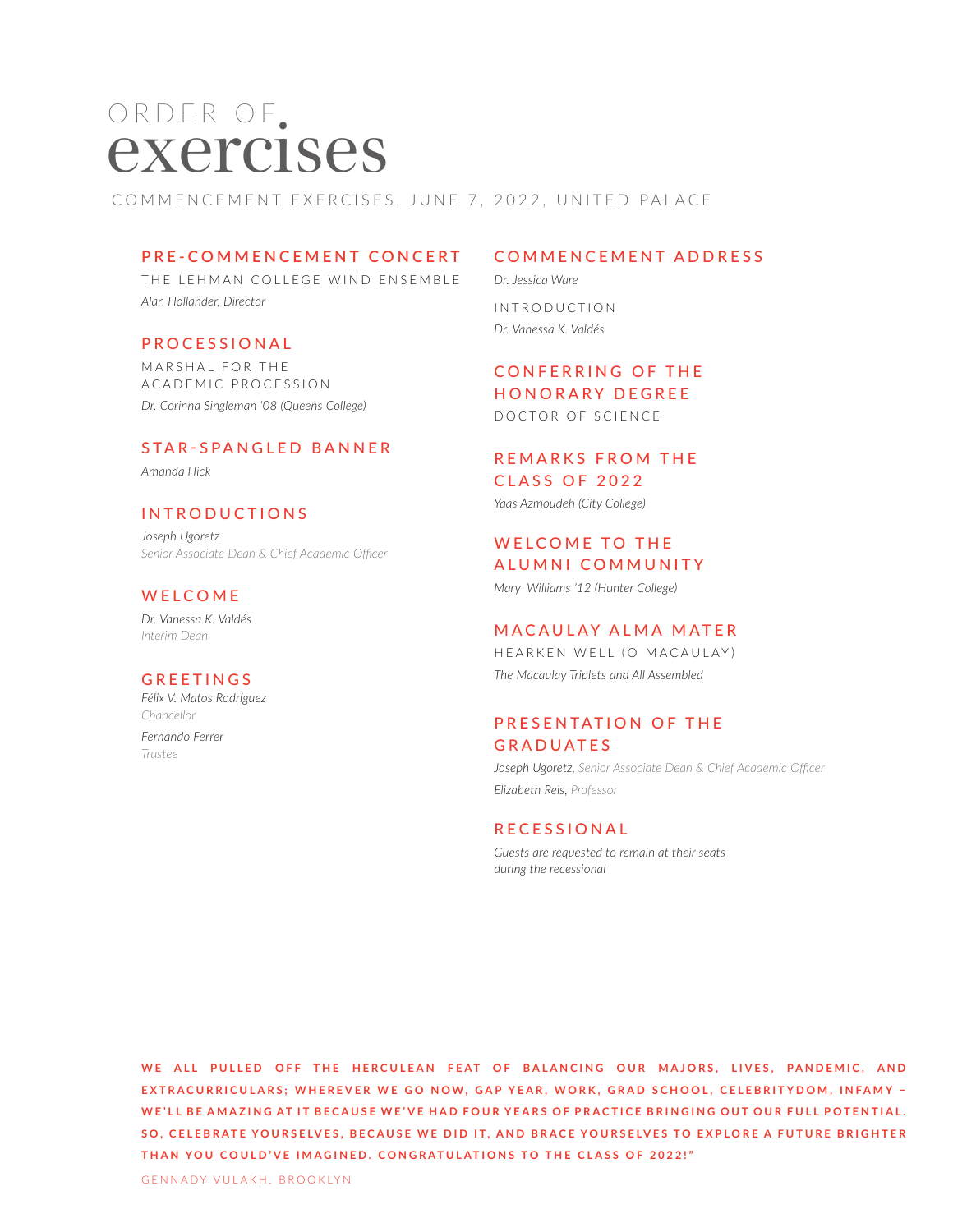# D E D I C AT I O N TO THE class *of* 2022

MARSHAL FOR THE ACADEMIC PROCESSION

### **FOR THE 2022 GRADUATES:**

As a Macaulay graduate, you have had incomparable experiences. You may have gone abroad, done research in your field, been an intern, traveled within the city, attended expert-led seminars and discussions, visited enough museums or cultural sites to pick a favorite, or so much more.

 As a Macaulay graduate, you have met amazing people from across the city, country, and the world. Hopefully you realize that you are on your way to becoming an amazing person for a future student to meet.

 As a Macaulay graduate, you have developed friendships with peers and faculty that will last a lifetime. Many of the people you connected with over the last 4 years will remain in your life like an extended family.

 As a Macaulay graduate, you are part of a cohort of peers and part of a broader tradition of Macaulay graduates who came before you and those who will follow.

 Congratulations on your graduation and welcome to the ranks of Macaulay Alumni.

*–Dr. Corinna Singleman '08 (Queens)*

# commencement address

# **DR. JESSICA L. WARE**

LEADING ENTOMOLOGIST. RESEARCHER, EDUCATOR AND FIELD BIOLOGIST

Dr. Ware is an associate curator in invertebrate zoology at the American Museum of Natural History. Her research focuses on the evolution of behavioral and physiological adaptations in insects, with an emphasis on how these occur in Odonata (dragonflies and damselflies) and Dictyoptera (termites, cockroaches, and mantises). She holds a BSc from the University of British Columbia in Canada, and a PhD from Rutgers, New Brunswick.

Dr. Ware is the co-founder of Entomologists of Color, past president of the Worldwide Dragonfly Association, and serves as current president of the Entomological Society of America. She was recently awarded a PECASE medal from the US government for her work on insect evolution.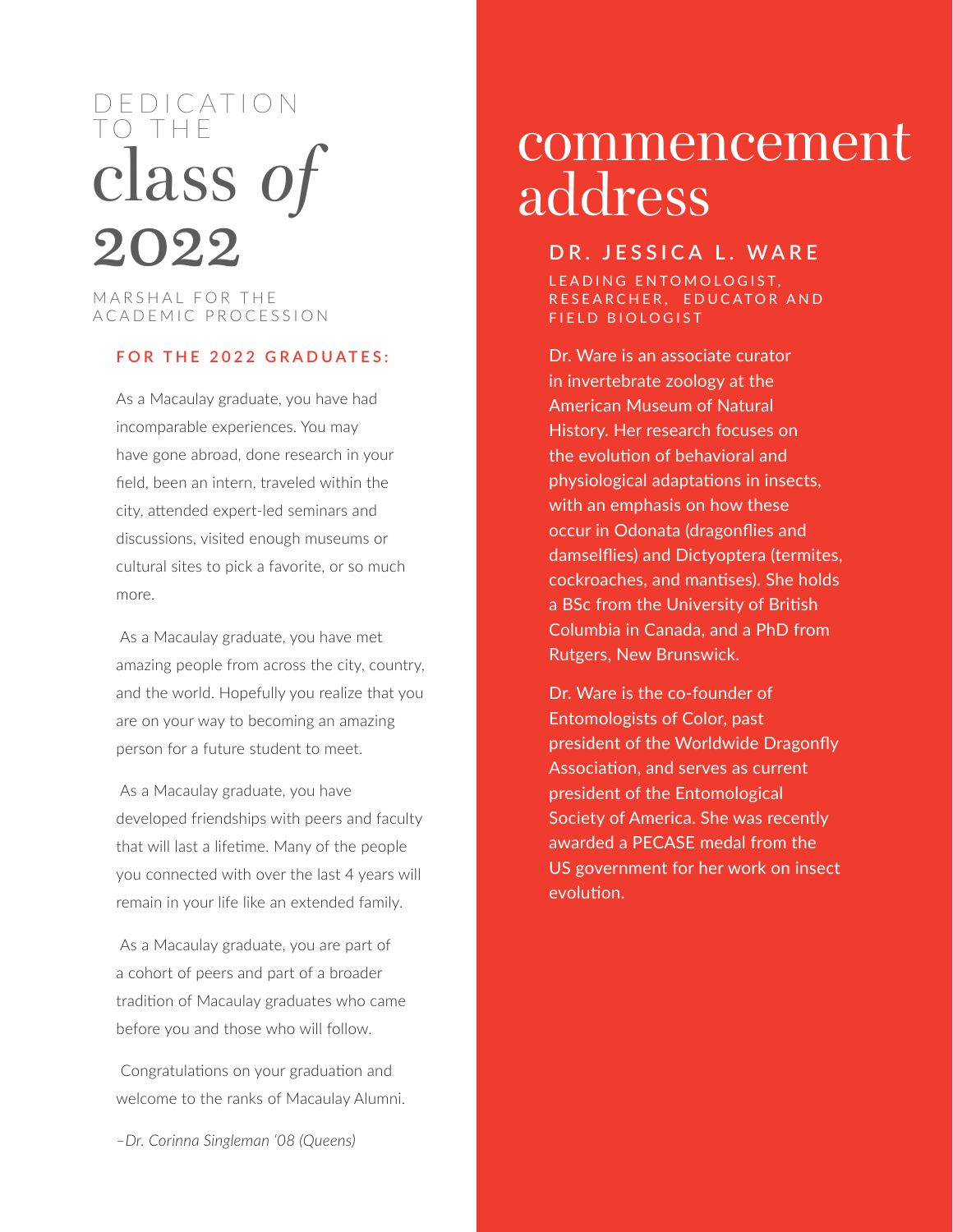# degree candidates

# **BACHELOR OF ARTS**

DEENA ABITTAN QUEENS COLLEGE *Economics*

KYLE ABRAHAMS CITY COLLEGE *Psychology*

CHANA ABRAMOV HUNTER COLLEGE *Economics*

ALLEGRA ACEVEDO HUNTER COLLEGE *Women and Gender Studies*

JARRIN AHMED HUNTER COLLEGE *English Comparative Literature*

ALONDRA ALDERETE BROOKLYN COLLEGE *Art, Psychology (BS)*

KAITLYN ALDORANDO HUNTER COLLEGE *English Literature*

TALIAH ALEXANDER JOHN JAY COLLEGE *Law and Society*

ARSELEENA ALI CITY COLLEGE *Economics*

ANNAEL ALVAREZ QUEENS COLLEGE *Political Science and Government*

ELANA ALYASZADEH-COHEN QUEENS COLLEGE *Biology, Psychology*

MICHAEL AMRAMI QUEENS COLLEGE *Biology, Psychology*

ZACHARY AMSTER QUEENS COLLEGE *Chemistry*

TIGE ANDERSON JOHN JAY COLLEGE *Forensic Psychology*

LAURYN ANDREWS BROOKLYN COLLEGE *Music, Political Science and Government*

EMILY ARTUNIAN JOHN JAY COLLEGE *Forensic Psychology*

KATELYN ASCIUTTO CITY COLLEGE *Art, Sociology*

ADIA ATHERLEY BROOKLYN COLLEGE *History, Social Studies Teacher Education*

SANDI BAJRAMI HUNTER COLLEGE *Chemistry*

OLENKA BALLENA HUNTER COLLEGE *English Language and Literature*

KRISTEN BAMBERGER QUEENS COLLEGE *English Secondary Education, English* 

JADEJA BAPTISTE HUNTER COLLEGE *Media Studies*

UJALA BAQI HUNTER COLLEGE *Human Biology*

MATTHEW BARRON HUNTER COLLEGE *Computer Science*

JENNA BAWER BROOKLYN COLLEGE *Radio and Television, Psychology (BS)*

TROY BEATTIE QUEENS COLLEGE *Film Studies*

DALIAH BEN-ARI BROOKLYN COLLEGE *Communication*

EMILY BEREGOVICH BROOKLYN COLLEGE *Liberal Arts and Sciences/Liberal Studies*

JACKLYN BERGAN HUNTER COLLEGE *Human Biology*

JACQUELINE BLYUDOY CITY COLLEGE *Romance Languages - Italian & French*

AMANDA BRAND QUEENS COLLEGE *Biology*

MARGARET BRENNAN HUNTER COLLEGE *History*

MAEVE BRIND'AMOUR CITY COLLEGE *Psychology, Film (BFA)*

ANJALI BRYAN CITY COLLEGE *Economics*

KRISTIN BURGONIO CITY COLLEGE *Art, Psychology*

MEGHAN CALLAHAN-SCARCELLA COLLEGE OF STATEN ISLAND *Science, Letters & Society (Ed) Childhood 1–6*

JUSTIN CASTRONUOVO LEHMAN COLLEGE *Philosophy (BA), Computer Science (BS)*

KELLY CENTENO BROOKLYN COLLEGE *Biology, Psychology*

SOPHIA CHAN BROOKLYN COLLEGE *Psychology*

CHERYL CHEN HUNTER COLLEGE *Chinese Language and Literature, Music Performance*

JASPER CHEUNG HUNTER COLLEGE *Computer Science*

HELEN CHHOUR HUNTER COLLEGE *Economics*

OISIN CORBETT HUNTER COLLEGE *Political Science and Government*

DANIELA CORTES CITY COLLEGE *English*

MELANIE CRISOL LEHMAN COLLEGE *Psychology*

MARISSA CRONIN HUNTER COLLEGE *Political Science and Government*

JAMES CRUSE-MULHALL HUNTER COLLEGE *Computer Science, Mathematics*

CLAUDIA DANA HUNTER COLLEGE *Classics and Classical Languages, Literatures, and Linguistics, Philosophy*

BIDYUTH DASH BARUCH COLLEGE *Economics*

BENJAMIN DAVELMAN BROOKLYN COLLEGE *English Language and Literature*

ERIC DAYTS HUNTER COLLEGE *Chemistry*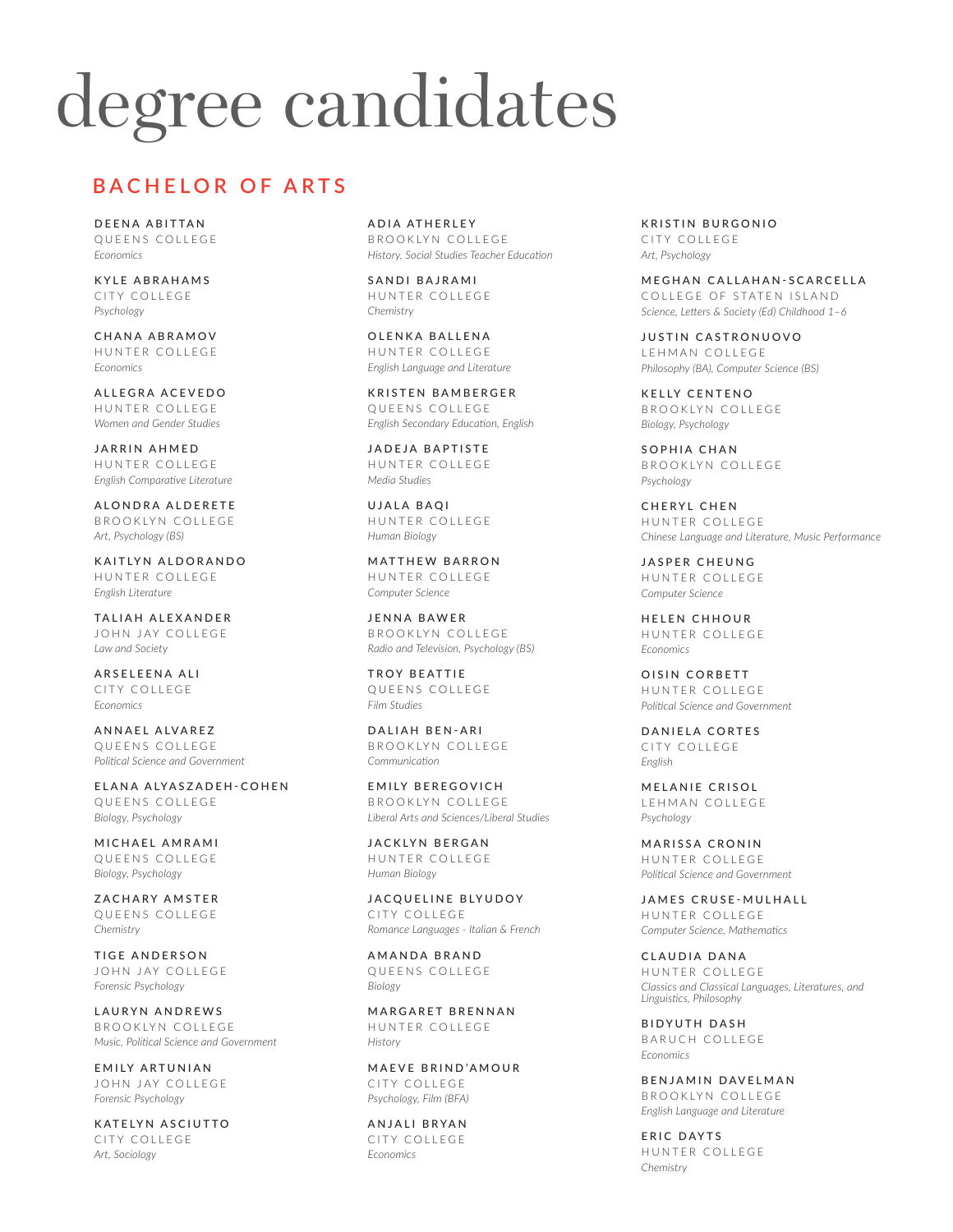JESSICA DE LEON QUEENS COLLEGE *Psychology*

ARVIND DEV HUNTER COLLEGE *Chemistry*

ERIC DITTUS HUNTER COLLEGE *Chinese Language and Literature, Computer Science*

DAVE DODSON BROOKLYN COLLEGE *Economics, Chemistry (BS)*

JOHENFY DURAN BROOKLYN COLLEGE *Film*

ANDREW EBBIN BROOKLYN COLLEGE *Linguistics*

RACHEL EDMONDS COLLEGE OF STATEN ISLAND *English/Literature (7–12) Education*

MUHAMED ELMEETKNANY LEHMAN COLLEGE *Computer Science (BA), Business Administration and Management (BBA)*

NABIH ELNAGAR BARUCH COLLEGE *Business Communications*

JULIA EVERITT QUEENS COLLEGE *Communication Sciences and Disorders*

ZAINAB FAROOQI QUEENS COLLEGE *Media Studies, Psychology*

LAURA FASULO BARUCH COLLEGE *Psychology*

HAFSA FATIMA BROOKLYN COLLEGE *Art, Psychology (BS)*

AARON FERNANDO JOHN JAY COLLEGE *Law and Society*

LEANA FIGUEROA HUNTER COLLEGE *Chemistry*

NICOLAS FLORIMONTE BROOKLYN COLLEGE *Elementary Education and Teaching*

RUTH FOLARIN JOHN JAY COLLEGE *Forensic Psychology*

ANGELICA FORONDA HUNTER COLLEGE *Chemistry*

XENA FOULADI QUEENS COLLEGE *Economics*

JOSHUA GADASI HUNTER COLLEGE *Economics*

EDWIN GARCIA JOHN JAY COLLEGE *Forensic Psychology*

CRISTINA GENAO HUNTER COLLEGE *English Language and Literature*

MARIUM GHOBRIEL HUNTER COLLEGE *Chemistry*

JALEN GILL HUNTER COLLEGE *Music Performance*

SAMANTHA GIOIA QUEENS COLLEGE *Music Education*

YOUNG GO BARUCH COLLEGE *Mathematics*

JAKUB GOCLON HUNTER COLLEGE *Chemistry, Chinese Language and Literature*

KYLE GRAVITCH COLLEGE OF STATEN ISLAND *Psychology*

SAMUEL GRIMMKE BARUCH COLLEGE *Mathematics*

KAROLINA GRODZKI HUNTER COLLEGE *Chemistry*

HANNAH GRUNFELD CITY COLLEGE *Anthropology*

JOSE GUZMAN BROOKLYN COLLEGE *Music, Mathematics (BS)*

ELLEN GYULBUDAGHYAN HUNTER COLLEGE *Human Biology*

LAUREN HAKIMI HUNTER COLLEGE *English Language and Literature, History*

COURTNEY HAKIMIAN QUEENS COLLEGE *Biology*

ISAIAH HALLEY-SEGAL HUNTER COLLEGE *Political Science and Government*

AYAH HAMMID BARUCH COLLEGE *Political Science and Government*

ABANOUB HANNA LEHMAN COLLEGE *Chemistry*

LIA HAUSER BROOKLYN COLLEGE *English Language and Literature, Theatre (BFA)*

LEELA HAUZE HUNTER COLLEGE *Psychology*

SAMUAL HEE QUEENS COLLEGE *Chemistry*

EZRA HERMANN QUEENS COLLEGE *Psychology*

MYRON HUANG HUNTER COLLEGE *Anthropology*

VALERIE IOFFE-YELSUKOV HUNTER COLLEGE *Economics*

KARINA IONKINA HUNTER COLLEGE *Computer Science*

MERON IPPOLITO CITY COLLEGE *Communications, International Studies*

ILANA ISKHAKOVA BROOKLYN COLLEGE *Political Science and Government*

LYDIA JANG BARUCH COLLEGE *Actuarial Science*

CIELO JIMENEZ HUNTER COLLEGE *Music Performance*

ANOOJA JOHN BROOKLYN COLLEGE *Communication and Media Studies, Sociology*

LORENZO JORDAN QUEENS COLLEGE *Music Performance*

STEPHAN JOSEPH LEHMAN COLLEGE *Political Science*

TASMIA KABIR HUNTER COLLEGE *Sociology*

ELIZABETH KAGAN QUEENS COLLEGE *Psychology*

EACH ACTION IS A SOFT DROP AGAINST THE STONY MOUNTAIN OF IGNORANCE. PERHAPS ONE CLASS IS NOT LIFE-CHANGING ON ITS OWN; TAKEN TOGETHER, THESE YEARS OF EDUCATION WERE A TORRENT OF LEARNING **AND CREATION.**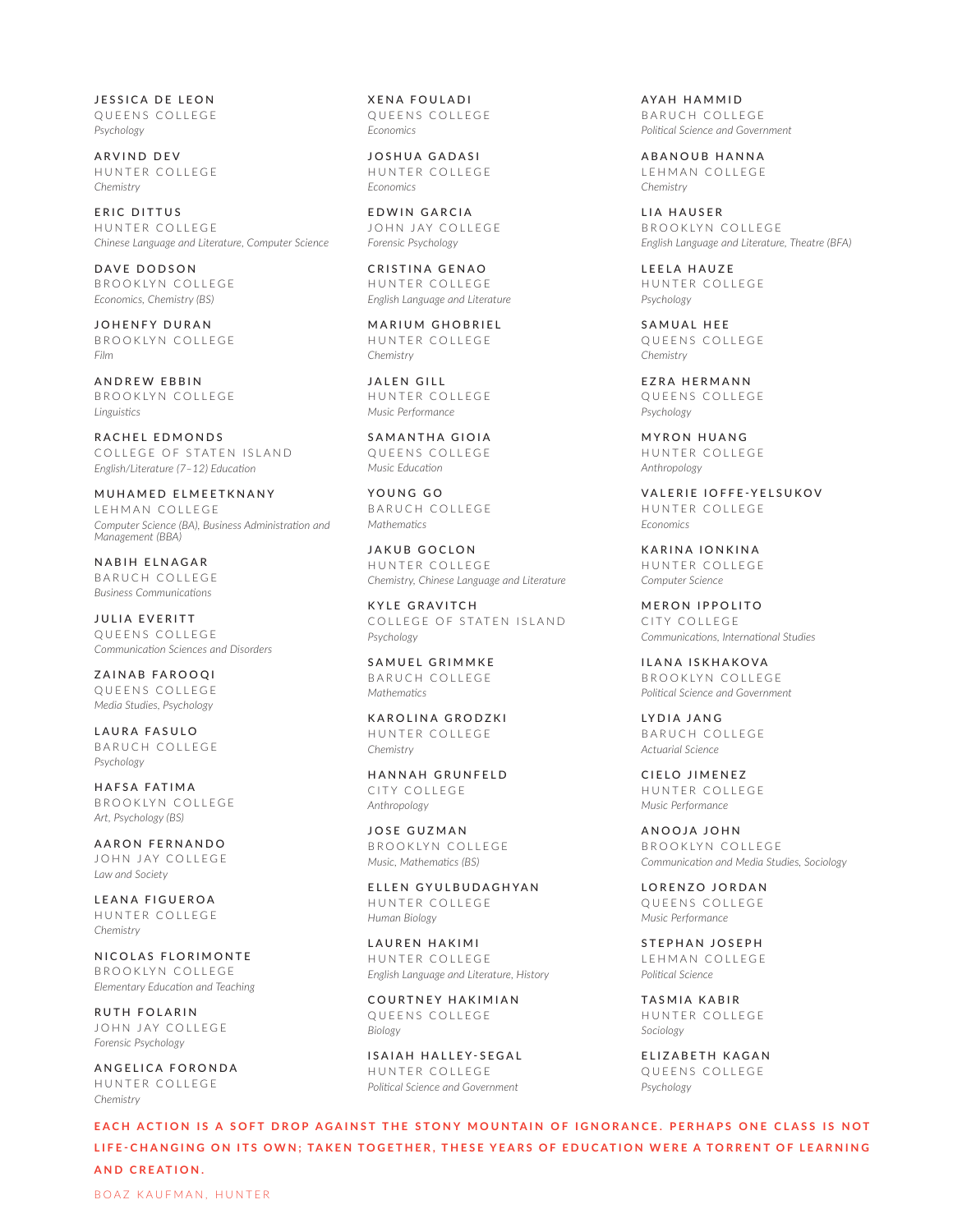AVROSINA KAMEL HUNTER COLLEGE *Human Biology*

EMILY KANG QUEENS COLLEGE *Communication Sciences and Disorders*

JACLYN KATERIDGE COLLEGE OF STATEN ISLAND *English/Linguistics*

BOAZ KAUFMAN HUNTER COLLEGE *Classics and Classical Languages, Literatures, and Linguistics, Computer Science*

HANNAH KAVANAGH HUNTER COLLEGE *Media Studies, Political Science and Government*

KEVIN KEMELMAKHER HUNTER COLLEGE *Biological Sciences*

DIANA KENNEDY HUNTER COLLEGE *Women & Gender Studies*

JULIA KENNY HUNTER COLLEGE *Psychology*

SHADMAN KHANDAKER HUNTER COLLEGE *Chemistry*

MICOLE KHANDRIUS BARUCH COLLEGE *Psychology*

AMBER KHEMLANI BROOKLYN COLLEGE *Biology, Health Professions and Related Clinical Sciences (BS)*

NICKOLAS KHIMERIK BROOKLYN COLLEGE *Anthropology, History*

CALEB KIM LEHMAN COLLEGE *Philosophy, Political Science*

YAEL KIRSCHNER CITY COLLEGE *Psychology*

SANDRA KNAPCZYK HUNTER COLLEGE *Biological Sciences, Psychology*

NATHANIEL KORB BROOKLYN COLLEGE *Film, Music*

MARIA KOUTSOURAS QUEENS COLLEGE *Drama, Theatre, and Dance, Political Science and Government*

DAVID KOZUCH QUEENS COLLEGE *History, Biology and Neuroscience* SABINA KUBAYEVA HUNTER COLLEGE *Biological Sciences*

ISRAEL LALLOUZ QUEENS COLLEGE *Economics*

SOPHIA LAMSIFER HUNTER COLLEGE *Biological Sciences*

SVEN LARSEN BARUCH COLLEGE *Liberal Arts, Journalism*

ROBERTO LASALLE QUEENS COLLEGE *Political Science and Government*

CHARLES LAUER BROOKLYN COLLEGE *Film*

ELAINE LEE QUEENS COLLEGE *Psychology*

ELIZABETH LEE HUNTER COLLEGE *Human Biology*

REGINA LEKUMOVICH HUNTER COLLEGE *Human Biology*

ERIC LI HUNTER COLLEGE *Computer Science*

STACEY LI HUNTER COLLEGE *Computer Science*

TRACY (YONG SHI) LIANG BARUCH COLLEGE *Actuarial Science*

ZHENFENG LIANG BARUCH COLLEGE *Finance*

ISABEL LIN HUNTER COLLEGE *Psychology*

KATHERINE LIOTTA COLLEGE OF STATEN ISLAND *Science, Letters & Society (Ed) Childhood 1–6*

NGA YU LO HUNTER COLLEGE *Computer Science, Mathematics*

CHRYSALIS MANDELL HUNTER COLLEGE *Psychology*

KATHY MANIA BROOKLYN COLLEGE *Classics and Classical Languages, Literatures, and Linguistics, Health Professions and Related Clinical Sciences (BS)*

MOHAMMED MASHUD HUNTER COLLEGE *Biological Sciences*

RHEMA MATCHA QUEENS COLLEGE *Biology*

NASITA MAYWALALL QUEENS COLLEGE *Accounting*

REBECCA MCCLAIN HUNTER COLLEGE *Chinese Language and Literature, Psychology*

KENDALL MCFARLANE-WILSON QUEENS COLLEGE *Economics*

MEKELLA MCLEOD BROOKLYN COLLEGE *Spanish*

LORRAINE MCSHEA HUNTER COLLEGE *Chinese Language and Literature, Political Science and Government*

MADELYN MEAGHER BROOKLYN COLLEGE *Film*

JENNIFER MEDINA LEHMAN COLLEGE *English Language and Literature*

HASRAT MEHTA BARUCH COLLEGE *Biological Sciences*

CHRISTOPHER MELENDEZ HUNTER COLLEGE *Chemistry*

ALLEN MENA LEHMAN COLLEGE *Sociology*

TERESA METTELA CITY COLLEGE *International Studies*

JEHAN MIAH CITY COLLEGE *International Studies*

MARIE-CLAIRE MILIUS LEHMAN COLLEGE *Psychology*

MARIE-ELISE MILIUS LEHMAN COLLEGE *Economics (BA), Business Administration and Management (BBA)*

ANDY MINA HUNTER COLLEGE *Computer Science, Music Performance*

EQRA MUHAMMAD JOHN JAY COLLEGE *Constructs of Otherness & Environmental Justice (BS) (CUNYBA)*

**I URGE EACH AND EVERY ONE OF YOU TO CONSIDER: HOW DO YOU WANT TO DEFINE THE NEXT STEP OF YOUR JOURNEY? HOW WILL YOU WRITE THE NEXT PAGES OF YOUR STORY?**

ARVIND DEV, HUNTER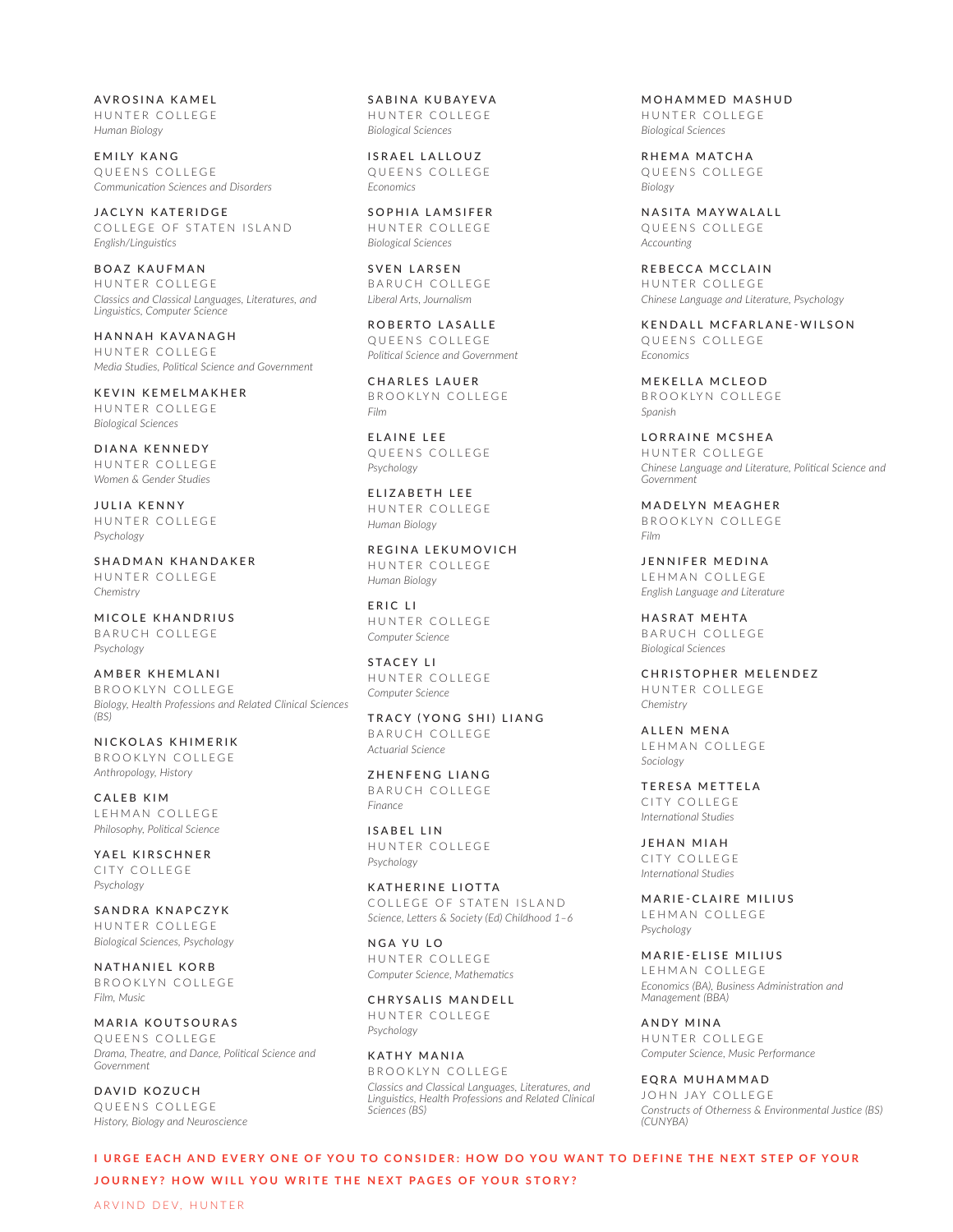BERNADETTE MUSTACCHIO HUNTER COLLEGE *Classics and Classical Languages, Literatures, and Linguistics, History*

YONGJUN NA HUNTER COLLEGE *Computer Science*

IQURA NAHEED BROOKLYN COLLEGE *Anthropology*

SALWA NAJMI HUNTER COLLEGE *Arabic Language and Literature*

JEWELS NEWKIRK QUEENS COLLEGE *Studio Art*

SHAYNA NEWMARK QUEENS COLLEGE *Mathematics Secondary Education*

JORDAN NIZRI HUNTER COLLEGE *Economics, Political Science and Government*

EMMET O'BOY LEHMAN COLLEGE *Psychology*

ARLET OLIVERA ZELAYA BROOKLYN COLLEGE *Sociology, Biology (BS)*

BRIANNE ORTIZ JOHN JAY COLLEGE *Political Science*

SYLVIA OSNER CITY COLLEGE *English*

MOLLY OTTENSOSER BARUCH COLLEGE *English Language and Literature*

NINA OTTENSOSER BARUCH COLLEGE *Journalism*

ANLISA OUTAR QUEENS COLLEGE *Urban Studies*

TEONA PAGAN BARUCH COLLEGE *Communication Studies*

BIAN PASILIAO QUEENS COLLEGE *Computer Science*

MIRSADE PELINKOVIC COLLEGE OF STATEN ISLAND *Science, Letters & Society (Ed) Childhood 1–6*

EVELYN PEREZ-ORTIZ BROOKLYN COLLEGE *Elementary Education and Teaching*

GARY PESOLA HUNTER COLLEGE *Economics*

RAICHEL PHILIP HUNTER COLLEGE *Human Biology*

EPHRAIM PICKER HUNTER COLLEGE *Fine/Studio Arts*

SHAUL PICKER HUNTER COLLEGE *Urban Studies*

CHANTAL POLINSKY HUNTER COLLEGE *Psychology*

PREETI PRESANNAN CITY COLLEGE *English; Childhood Education (BSED)*

CHRISTINA PZENA QUEENS COLLEGE *Communication Sciences and Disorders*

SHAKIL RAFI HUNTER COLLEGE *Computer Science*

SAVLATJON RAHMATULLOEV HUNTER COLLEGE *Biological Sciences*

MARIYAH RAJSHAHIWALA BROOKLYN COLLEGE *English Language and Literature, Creative Writing (BFA)*

JESSICA RAMCHARAN HUNTER COLLEGE *Biological Sciences*

KATHLEEN RAY HUNTER COLLEGE *English Language and Literature, Psychology, Human Rights Certificate*

JISUN REINER HUNTER COLLEGE *Environmental Studies, Sociology*

REHNUMA RINTI LEHMAN COLLEGE *Anthropology*

SABRINA RIVERA LEHMAN COLLEGE *Psychology*

JANALYN ROBLES QUEENS COLLEGE *Psychology, Sociology*

JENNIFER ROEMLEIN HUNTER COLLEGE *Psychology, Sociology*

MARC ROY HUNTER COLLEGE *Media Studies, Urban Studies*

TEENA ROY HUNTER COLLEGE *Chemistry*

ETHAN ROYCE HUNTER COLLEGE *English Literature*

GREGORY SABEL CITY COLLEGE *Economics*

GABRIELLE SAFIER QUEENS COLLEGE *Biology, Psychology*

VERONICA SANDS HUNTER COLLEGE *Philosophy*

ALYSIA SANGSTER BARUCH COLLEGE *Mathematics*

SAMANTHA SANTARPIA BROOKLYN COLLEGE *Philosophy*

AUDREY SARGENTE HUNTER COLLEGE *Human Biology*

KATHERINE SCARDINO CITY COLLEGE *Psychology*

YVONNE SCORCIA QUEENS COLLEGE *Urban Studies*

ANISHA SHAH HUNTER COLLEGE *Human Biology*

HABIBA SHAH LEHMAN COLLEGE *Political Science*

ADRIENNE SHEITMAN HUNTER COLLEGE *Psychology*

LISA SHERMAN BROOKLYN COLLEGE *Film*

MARGALIT SHETREAT-KLEIN HUNTER COLLEGE *Environmental Studies*

XING TAO SHI HUNTER COLLEGE *Computer Science*

HEBATALLA SHOAEIB QUEENS COLLEGE *Mathematics Teacher Education*

JASMINE SINGH QUEENS COLLEGE *Economics, Sociology*

NAMISHA SINGH QUEENS COLLEGE *Mathematics*

PRIYA SINGH HUNTER COLLEGE *Human Biology*

BRENDIN SKAKEL JOHN JAY COLLEGE *Forensic Psychology, Computer Science and Information Securitys (BS)*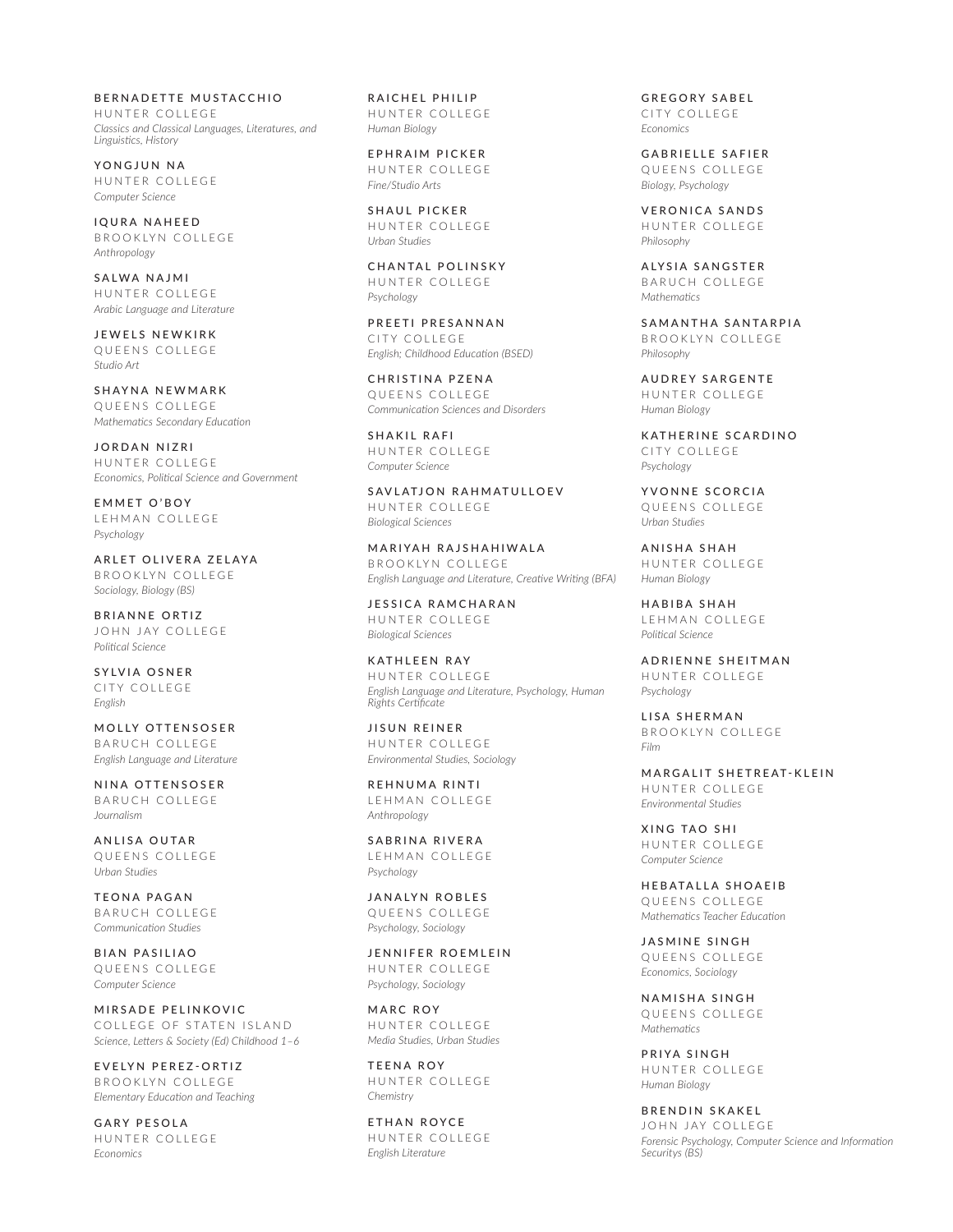MICHELLE SLEZINGER HUNTER COLLEGE *Economics, Political Science and Government*

NICHOLAS SOSSI ROMANO BROOKLYN COLLEGE *Film*

JOHN SULLIVAN QUEENS COLLEGE *Interdisciplinary Studies*

KATELYN SULLIVAN QUEENS COLLEGE *Music* 

MARGARET SULLIVAN HUNTER COLLEGE *Art History*

CHLOE SWEENEY QUEENS COLLEGE *Biology and Neuroscience*

SYEDA TABASSUM QUEENS COLLEGE *Biology*

JANA TAOUBE BROOKLYN COLLEGE *English Language and Literature, Psychology (BS)*

OLEKSANDR TARADACHUK HUNTER COLLEGE *Computer Science*

ROBIN TASSLER QUEENS COLLEGE *Psychology*

BRENDA TAWIL BROOKLYN COLLEGE *English Language and Literature, Philosophy*

XINNAN TENG BARUCH COLLEGE *Actuarial Science*

PRIYAL THAKKAR HUNTER COLLEGE *Biological Sciences*

SONAL THUKRAL HUNTER COLLEGE *Biological Sciences*

BEA ANGELA TOLENTINO HUNTER COLLEGE *Biological Sciences*

KISMAT TOUHID HUNTER COLLEGE *Human Biology*

SARAY VAZQUEZ CITY COLLEGE *CUNY Baccalaureate*

ALYSSA VELEZ BROOKLYN COLLEGE *Political Science and Government*

MAXWELL VELIKODNY COLLEGE OF STATEN ISLAND *History, Philosophy/Political Science*

GABRIELLA VETRANO HUNTER COLLEGE *Media Studies, Psychology*

VALENTINA VOLPE HUNTER COLLEGE *Chemistry, Human Biology*

CHEYENNE WATSON COLLEGE OF STATEN ISLAND *English/Writing*

PETER WATSON LEHMAN COLLEGE *English Language and Literature*

SARAH WEISSMAN QUEENS COLLEGE *Political Science*

LEBA WILAMOWSKY QUEENS COLLEGE *Mathematics*

SEAN WILKINSON QUEENS COLLEGE *Music* 

SADELE WILLOUGHBY LEHMAN COLLEGE *Social Work*

NORA WOLF QUEENS COLLEGE *Biology, Psychology*

JANICE WONG COLLEGE OF STATEN ISLAND *History (7–12) Education*

HARRY WU HUNTER COLLEGE *Chemistry*

CHRISTINA XIA BARUCH COLLEGE *Mathematics*

REBECCA YAMINIAN QUEENS COLLEGE *Accounting, Economics, Finance (BBA)*

EVA YAN HUNTER COLLEGE *Computer Science, Media Studies*

TAMMY YANG HUNTER COLLEGE *Chemistry*

CHELSEA YU HUNTER COLLEGE *Chemistry, Computer Science*

MICHAEL YUABOV QUEENS COLLEGE *Mathematics*

SHARLENE ZAR QUEENS COLLEGE *Computer Science*

MARK ZEPEDA COLLEGE OF STATEN ISLAND *Psychology*

MAX ZLOTSKIY HUNTER COLLEGE *Computer Science*

# **BACHELOR OF ARTS, MASTER OF ARTS**

HENRY BURBY CITY COLLEGE *History*

SAMUEL KIM HUNTER COLLEGE *Music Performance*

IT HAS ALWAYS BEEN A MILESTONE TO GRADUATE, BUT TO DO SO WHILE WE WATCHED THE WORLD FALL A PART IS JUST ONE ITEM ON THE LONG LIST OF ACCOMPLISHMENTS AWAITING US AS WE EMBARK ON OUR **PROFESSIONAL LIVES IN THE REAL WORLD.**

ANOOJA JOHN, BROOKLYN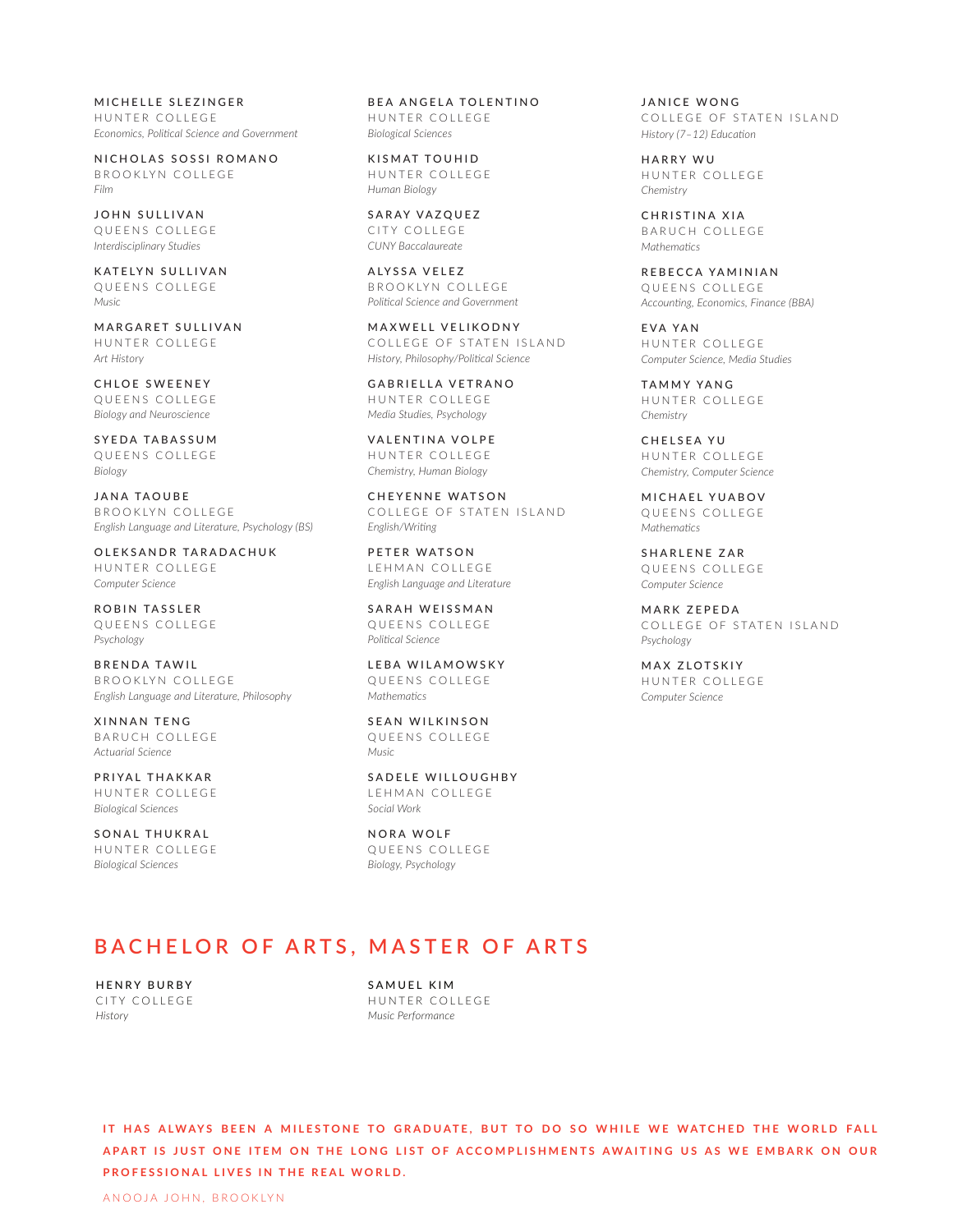### **BACHELOR OF BUSINESS ADMINISTRATION**

KAHEEL ADNAN BARUCH COLLEGE *Business/Managerial Economics*

ESHANA AHSAN BARUCH COLLEGE *Finance*

YOUSEF ALLAM BARUCH COLLEGE *Finance*

TENZIN ANDRUGTSANG BARUCH COLLEGE *Human Resource Management*

SOORYA ANILKUMAR BARUCH COLLEGE *Finance*

KYLE ARNOLD BARUCH COLLEGE *International Business*

VALERIE BELIKIN BARUCH COLLEGE *Digital Marketing Management*

DANIELLA BENYAMINI BARUCH COLLEGE *Accounting*

SHIRIN BENYAMINPOUR QUEENS COLLEGE *Finance*

ANISHA BHUIYAN BARUCH COLLEGE *Finance*

SHIRLEY CHAN BARUCH COLLEGE *Finance*

UMAIMA CHEEMA BARUCH COLLEGE *Computer Information System*

JAYNE CHEN BARUCH COLLEGE *Entrepreneurship*

MICHELLE CHEN BARUCH COLLEGE *Economics*

XIN CHEN BARUCH COLLEGE *Mathematics*

KARINA CHIQUI NARVAEZ BARUCH COLLEGE *Marketing Management*

NICHOLAS COCOZZELLI BARUCH COLLEGE *Economics*

SOPHIA CORST BARUCH COLLEGE *Human Resource Management*

BRIAN DINAVITSER BARUCH COLLEGE *Accounting*

TATIANA ECONOMOPOULOS BARUCH COLLEGE *Human Resource Management*

ISAAC FARHI BARUCH COLLEGE *Accounting*

BENJY FEINTUCH BARUCH COLLEGE *Finance*

NAHIROVY FIGUEROA BARUCH COLLEGE *International Business*

KARIN FILIPOVA BARUCH COLLEGE *Entrepreneurship*

ASHLEY FILS-AIME QUEENS COLLEGE *Finance*

NOAH FRUCHTER BARUCH COLLEGE *Finance*

KATHERINE FURMAN BARUCH COLLEGE *Finance*

LUCY GAO BARUCH COLLEGE *Finance*

HARLEEN GHUMAN BARUCH COLLEGE *Marketing Analytics*

ELIJAH GLAUBACH BARUCH COLLEGE *Finance*

ALEXANDER GUKHMAN BARUCH COLLEGE *Finance*

JASON HAKIMIAN BARUCH COLLEGE *Accounting*

SHERMEEN KHAN BARUCH COLLEGE *Computer Information System*

ARYEH KIMMELFELD BARUCH COLLEGE *Accounting*

GABRIELLA KIZHNERMAN BROOKLYN COLLEGE *Business Administration*

SOPHIA KOBZARENKO BARUCH COLLEGE *Finance*

ASIYA KOLI BARUCH COLLEGE *Sales, Distribution and Marketing Operations*

AMANDA KOPTYEV BARUCH COLLEGE *Sales, Distribution and Marketing Operations* SARAH KURTZ BARUCH COLLEGE *Real Estate*

JUN YONG LEE BARUCH COLLEGE *Information Studies*

SHIRLEY LEE BARUCH COLLEGE *Accounting*

ELIE LEVINE BARUCH COLLEGE *Finance*

THOMAS LI BARUCH COLLEGE *Finance*

QUOC-HUY LY BROOKLYN COLLEGE *Business Administration*

DANIELLE MALPA BARUCH COLLEGE *Statistics and Quantitative Modeling*

DOMINIQUE MANANSALA BARUCH COLLEGE *Economics*

AARON MANDEL QUEENS COLLEGE *Finance*

PAUL MASTROKOSTAS BROOKLYN COLLEGE *Business Administration, Chemistry (BS)*

CHRISTA MATHEW BROOKLYN COLLEGE *Business Administration, Chemistry (BS), Psychology (BS)*

NISHAT MIAH BARUCH COLLEGE *Marketing Management*

DAYEONG MIN BARUCH COLLEGE *Information Studies*

FELICIA NAPOLI BARUCH COLLEGE *Finance*

SUBRINA OAISHE BARUCH COLLEGE *Accounting*

HANNAH OSCAR BARUCH COLLEGE *Marketing Management*

PATRICK PERRIGO BARUCH COLLEGE *Accounting*

SUHAIB QASIM BARUCH COLLEGE *Finance*

RIDA RASHEED BARUCH COLLEGE *Computer Information Systems*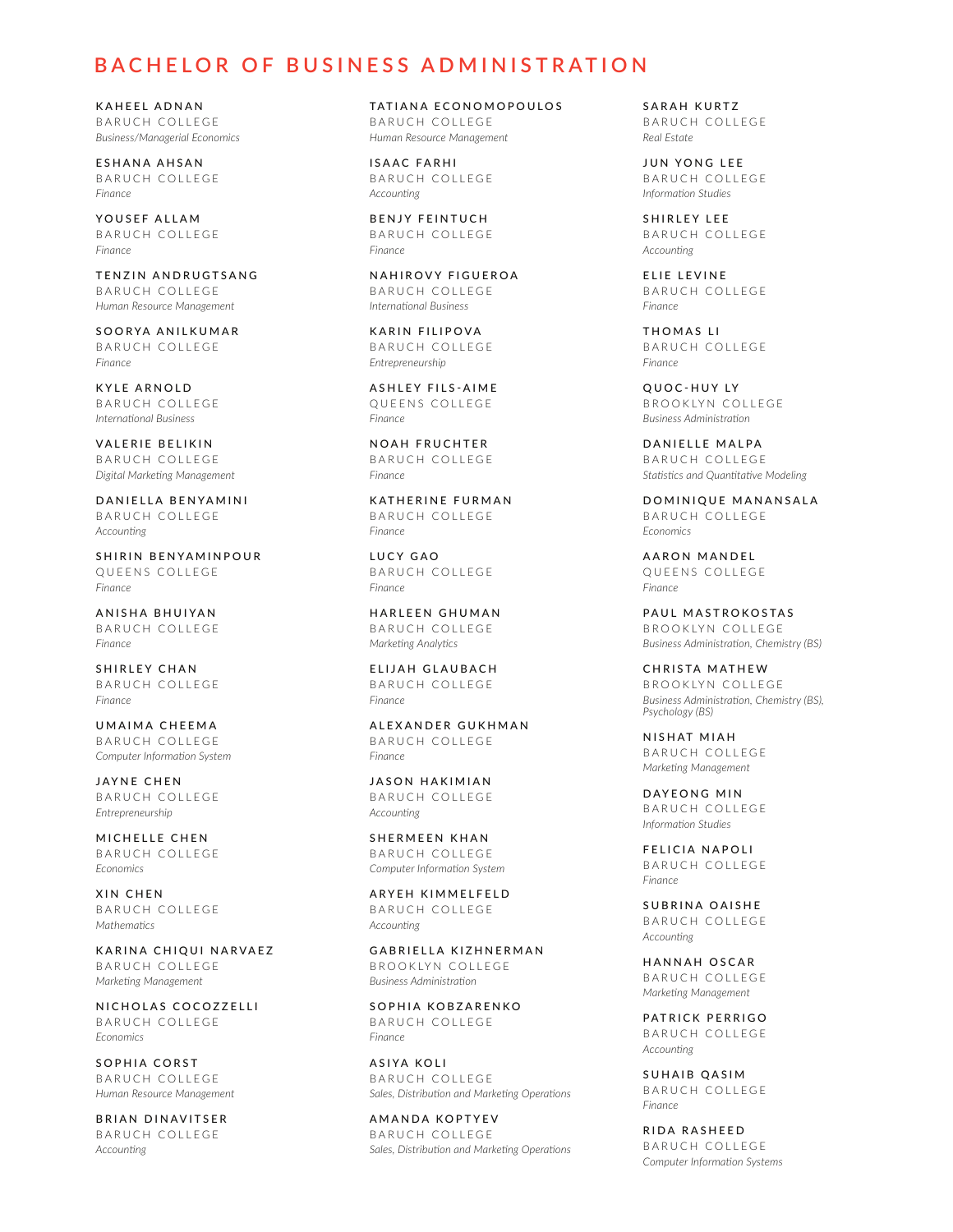ROM RAVIV BARUCH COLLEGE *Marketing Management*

ZACHARY RINDENOW BARUCH COLLEGE *Finance*

DANIELLE SAAD BARUCH COLLEGE *Computer Information Systems*

ARYA SANGHAVI BARUCH COLLEGE *Finance*

ALEXANDRA SANOULIS BARUCH COLLEGE *Finance*

MARCELLE SETTON BROOKLYN COLLEGE *Business Administration*

SARAH SHAFIK BARUCH COLLEGE *International Marketing*

## **BACHELOR OF ENGINEERING**

ALIA ABDELHAMEED CITY COLLEGE *Biomedical Engineering*

SK AYON CITY COLLEGE *Computer Engineering*

JORDAN BELOOSESKY CITY COLLEGE *Mechanical Engineering*

KATALINA BUSTAMANTE CITY COLLEGE *Chemical Engineering*

BETHANIE CHARLES CITY COLLEGE *Computer Engineering*

KELLY DONG CITY COLLEGE *Computer Engineering*

ALEXANDRIA HOANG CITY COLLEGE *Biomedical Engineering*

RYAN JOSE CITY COLLEGE *Mechanical Engineering*

# **BACHELOR OF FINE ARTS**

EMILY LA ROSA BROOKLYN COLLEGE *Theatre*

FLORA LENNIHAN CITY COLLEGE *Film*

ANDREW SMITH BARUCH COLLEGE *Finance*

JULIAN STERNBERG BARUCH COLLEGE *Finance*

ASHVIN TAJESHWAR BARUCH COLLEGE *Business Administration and Management*

ANIKA TALIB BARUCH COLLEGE *Finance*

MANNAT THUKRAL BARUCH COLLEGE *Business Statistics*

ASHLEY MEI BO TORRENTI BARUCH COLLEGE *International Marketing Management*

IRENE TSAHAS BARUCH COLLEGE *Accounting*

### GENE LAM CITY COLLEGE *Computer Engineering*

SEOYEONG HAILEY LEE CITY COLLEGE *Chemical Engineering*

HARESH MOHABIR CITY COLLEGE *Electrical Engineering*

RICHARD NGAI CITY COLLEGE *Mechanical Engineering*

KAYLA PEÑA CITY COLLEGE *Biomedical Engineering*

CYNTHIA POON CITY COLLEGE *Biomedical Engineering*

TYLER REISS CITY COLLEGE *Mechanical Engineering*

DANIEL ROSENTHAL CITY COLLEGE *Computer Engineering*

HENRY MENESTRIER BROOKLYN COLLEGE

*Theatre*

RACHEL WAHBA BARUCH COLLEGE *Marketing Management*

BRANDON WAI BROOKLYN COLLEGE *Finance, Chemistry (BS)*

RENEE WAINGORT BARUCH COLLEGE *Marketing Management*

JESSICA WONG BARUCH COLLEGE *Statistics and Quantitative Modeling*

HONGYING WU BARUCH COLLEGE *Accounting*

KRISTY WU BARUCH COLLEGE *Statistics and Quantitative Modeling*

ANDREW ZISKA BARUCH COLLEGE *Accounting*

CAROLINE SCHWAB CITY COLLEGE *Environmental Engineering*

TASFIA TABASSUM CITY COLLEGE *Biomedical Engineering*

STEVEN TOPROVER CITY COLLEGE *Electrical Engineering*

AGATA TURULA CITY COLLEGE *Chemical Engineering*

RYAN WONG CITY COLLEGE *Mechanical Engineering*

TOBY WONG CITY COLLEGE *Mechanical Engineering*

LIU SHAN WU CHEN CITY COLLEGE *Environmental Engineering*

ALEXIS TUVILLA CITY COLLEGE *Digital Communication and Media/Multimedia*

M A CAULAY IS WHERE I TRULY FELT LIKE I BELONGED TO THE CITY I HAD PHYSICALLY LIVED WITHIN, BUT NEVER TRULY LIVED IN. THE MACAULAY COMMUNITY SUPPORTS EVERYONE UNCONDITIONALLY; IT CELEBRATES **EVERYONE'S DREAMS—NO MATTER WHAT ONE MAY WANT TO ACHIEVE."**

TYLER REISS, CITY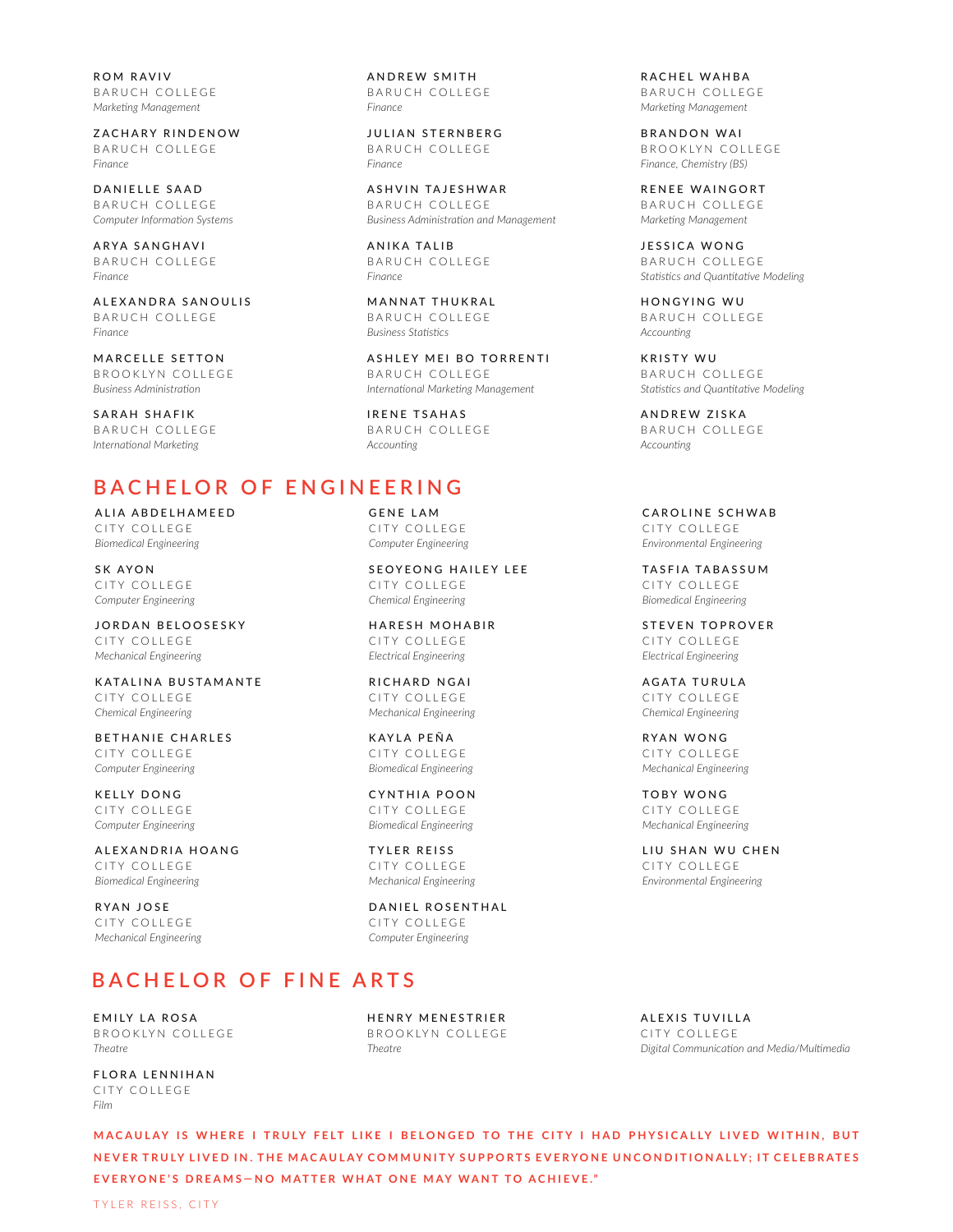### **BACHELOR OF SCIENCE**

ALVIN ABRAHAM BROOKLYN COLLEGE *Chemistry, Psychology*

EDWIGE AHANOGBE LEHMAN COLLEGE *Nursing*

FATEMA ALAM BROOKLYN COLLEGE *Biology*

NAHRIN ALAM BARUCH COLLEGE *Psychology*

SYLESTE ALEXANDER COLLEGE OF STATEN ISLAND *Business/Marketing*

AMNA AMEN QUEENS COLLEGE *Computer Science*

SARA AMMAR BROOKLYN COLLEGE *Psychology*

JESSICA ANTAL JOHN JAY COLLEGE *Forensic Science*

VICTOR ARIZA QUEENS COLLEGE *Exercise Science and Kinesiology*

YAAS AZMOUDEH CITY COLLEGE *CUNY Baccalaureate: Neurology & Music Cognition*

ARJETA BALIDEMAJ CITY COLLEGE *Biology*

SONALIA BALLI JOHN JAY COLLEGE *Forensic Science*

ERIC BENEDETTO COLLEGE OF STATEN ISLAND *Computer Science*

JESSICA BETANCOURT BROOKLYN COLLEGE *Psychology*

JOHN BUSCINI COLLEGE OF STATEN ISLAND *Accounting, Business/Finance, Economics*

SAMANTHA CALERO LEHMAN COLLEGE *Psychology (BA), Biology (BS)*

ALEXANDER CERNEI CITY COLLEGE *Mathematics, Physics*

SAMANTHA CHABOT BROOKLYN COLLEGE *Psychology*

ANASTASIYA CHABOTSKA BROOKLYN COLLEGE *Computer and Information Sciences*

RAYMOND CHAN COLLEGE OF STATEN ISLAND *Electrical Engineering*

MATTHEW CHAUDHRY BROOKLYN COLLEGE *Chemistry*

NICHOLAS CHEN CITY COLLEGE *Biology*

DHRUVA CHHABRA BROOKLYN COLLEGE *Chemistry*

OASHEKA CHOWDHURY CITY COLLEGE *Biology*

CHRISTOPHER CIPOLLONE COLLEGE OF STATEN ISLAND *Accounting*

JOHN COMO COLLEGE OF STATEN ISLAND *Computer Science, Mathematics*

ARAVIND COOMARASINGHAM COLLEGE OF STATEN ISLAND *Psychology*

JONATHAN CORAZZA COLLEGE OF STATEN ISLAND *Biology*

GABRIELLA COSTANZA COLLEGE OF STATEN ISLAND *Nursing*

MICHAEL CRESCENTE COLLEGE OF STATEN ISLAND *Business/Management, Marketing*

CARINA D'URSO BROOKLYN COLLEGE *Liberal Arts and Sciences/Liberal Studies*

NICHOLAS DE LA CRUZ CITY COLLEGE *Computer Science*

PASANI DHARMASENA CITY COLLEGE *Liberal Arts*

SAMANTHA DIDONATO LEHMAN COLLEGE *Anthropology*

AMBER DIMACULANGAN CITY COLLEGE *Mathematics*

JESSE DIMINO COLLEGE OF STATEN ISLAND *Mathematics*

DANIELLE DUCHAN HUNTER COLLEGE *Nursing*

TIANA ELADEM BROOKLYN COLLEGE *Biology*

KELLY ESSES BROOKLYN COLLEGE *Psychology*

MARIA FARAG BROOKLYN COLLEGE *Health Professions and Related Clinical Sciences*

ESTHER FARKAS BROOKLYN COLLEGE *Computer Science*

ASHLEY FIGUEROA COLLEGE OF STATEN ISLAND *Psychology*

LUNG FU BROOKLYN COLLEGE *Biology*

NOAM GAL BARUCH COLLEGE *Mathematics ad Urban Economics*

VIVIAN GINDI BROOKLYN COLLEGE *Psychology*

ANDREA GONZALES BARUCH COLLEGE *Social Justice and Child Advocacy*

ANASTASIA GUSENKOV BROOKLYN COLLEGE *Computer and Information Sciences, Web Page, Digital/Multimedia and Information Resources Design*

FRIEDA HABER BROOKLYN COLLEGE *Health and Nutrition Science*

AIMAN HAFEEZ BROOKLYN COLLEGE *Chemistry*

LEAH HARRIGAN CITY COLLEGE *Biology*

RIVKAH HORNBACHER BROOKLYN COLLEGE *Biology*

ARIELLA HUBERFELD QUEENS COLLEGE *Nutrition and Dietetics*

JOHN-ABRAAM IBRAHIM BROOKLYN COLLEGE *Chemistry, Psychology*

KAREEM IBRAHIM CITY COLLEGE *Computer Science*

HEBAH JIHAD CITY COLLEGE *Psychology (BS), Art (BA)*

DANIELLA JIMENEZ CITY COLLEGE *Biochemistry*

DONA TREESA JIN BROOKLYN COLLEGE *Psychology*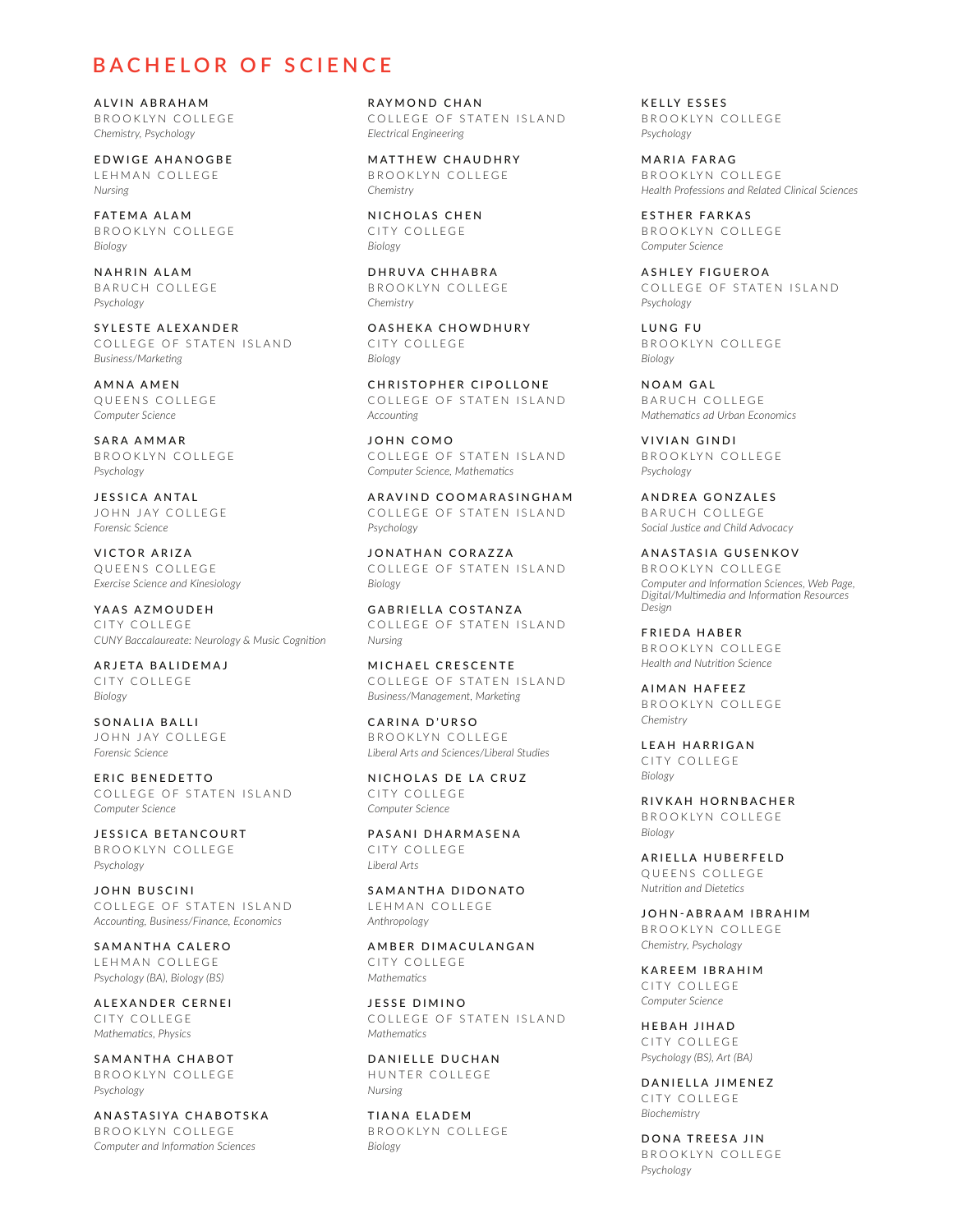CHARLES KAMBOURAKIS BROOKLYN COLLEGE *Health Professions and Related Clinical Sciences*

NETANEL KAMEL CITY COLLEGE *Psychology*

BRANDON KAN BARUCH COLLEGE *Financial Mathematics*

KENRICK KHUU CITY COLLEGE *Biology*

GRIGORIY GREG KIMATOV CITY COLLEGE *Computer Science*

GABRIELL KLEYDMAN COLLEGE OF STATEN ISLAND *Accounting*

JYOTSNA KOKKOTTU JOY CITY COLLEGE *Biology*

NIPUN KOSHY CITY COLLEGE *Physics*

ALBINA KUKIC COLLEGE OF STATEN ISLAND *Biology*

KAITLYN KUNDMUELLER COLLEGE OF STATEN ISLAND *Engineering Science*

CHELSEA LANTIGUA CITY COLLEGE *Computer Science*

JOHN LEE BROOKLYN COLLEGE *Biology*

JUSTIN LEE BROOKLYN COLLEGE *Exercise Science and Kinesiology*

DANIEL LICHTER CITY COLLEGE *Computer Science*

ROBBY LYALLPURI CITY COLLEGE *Psychology*

SUMAIYA MAHIN CITY COLLEGE *Computer Science*

LISIMEL MATEO DE LA CRUZ JOHN JAY COLLEGE *Human Services and Community Justice*

VICTORIA MOLLO COLLEGE OF STATEN ISLAND *Psychology*

MATTHEW MOONEY COLLEGE OF STATEN ISLAND *Business/Finance*

DANIEL MOSKOVITS BARUCH COLLEGE *Financial Mathematics*

AAMASH MUSSA JOHN JAY COLLEGE *Economics, Fraud Examination and Financial Forensics*

NABEELA MUSTAFA CITY COLLEGE *CUNY Baccalaureate*

SAMANTHA NARVAEZ COLLEGE OF STATEN ISLAND *Psychology*

VINCENT NDOKAJ COLLEGE OF STATEN ISLAND *Computer Science, Mathematics*

ANDREW NGUYEN COLLEGE OF STATEN ISLAND *Computer Science*

VICTORIA NICOLETTA COLLEGE OF STATEN ISLAND *Psychology*

ABEL NINAN CITY COLLEGE *Biology*

DANIELLE OHANA COLLEGE OF STATEN ISLAND *Biology/Bioinfomatics*

ANA MARIA OLIYNYK CITY COLLEGE *CUNY Baccalaureate*

FAHRIA ORINE BROOKLYN COLLEGE *Psychology*

ABIGAIL OVITSH BROOKLYN COLLEGE *Psychology*

ABBE PANNUCCI CITY COLLEGE *Biotechnology*

VED PATEL BROOKLYN COLLEGE *Psychology*

ABADA RAKIB LEHMAN COLLEGE *Nursing*

MAHIR RASHID BROOKLYN COLLEGE *Chemistry, Psychology*

PRIYANSH RAVAL BARUCH COLLEGE *Financial Mathematics*

ZAKARY ROBERTSON COLLEGE OF STATEN ISLAND *Engineering Science*

ERICA RODRIGUEZ HUNTER COLLEGE *Nursing*

GENESIS RODRIGUEZ HUNTER COLLEGE *Medical Laboratory Science*

JENSY ROSS LEHMAN COLLEGE *Environmental Studies*

SHAWN ROY BARUCH COLLEGE *Financial Mathematics*

ASMA SADIA BROOKLYN COLLEGE *Psychology*

TAMANNA SAIDI BARUCH COLLEGE *Public Affairs*

AUSHNA SALEEM BROOKLYN COLLEGE *Mathematics*

ALEXANDRA SCALA HUNTER COLLEGE *Nursing*

ADINA SCHEINFELD BROOKLYN COLLEGE *Computer and Information Sciences*

RIANNA SEGAL BROOKLYN COLLEGE *Biology*

SUMMERA SHAH CITY COLLEGE *Biology*

KEROLOUS SHEHATA COLLEGE OF STATEN ISLAND *Electrical Engineering*

ALEXANDRA SHEN BROOKLYN COLLEGE *Mathematics*

HYOSIK SHIN BARUCH COLLEGE *Mechanisms of Human Behavior*

NADIYA SIVIN-KACHALA HUNTER COLLEGE *Public Health Education and Promotion*

ANNET SOKOL COLLEGE OF STATEN ISLAND *Psychology*

ELIZAVETA SON BROOKLYN COLLEGE *Chemistry*

MICHAEL SORENSEN COLLEGE OF STATEN ISLAND *Business/Finance, Management, Marketing, Communications/Corporate, Design and Digital Media, Economics*

MICHAEL STORA COLLEGE OF STATEN ISLAND *Accounting, Business/Finance, Economics*

ELI SZAFRANSKI QUEENS COLLEGE *Computer Science*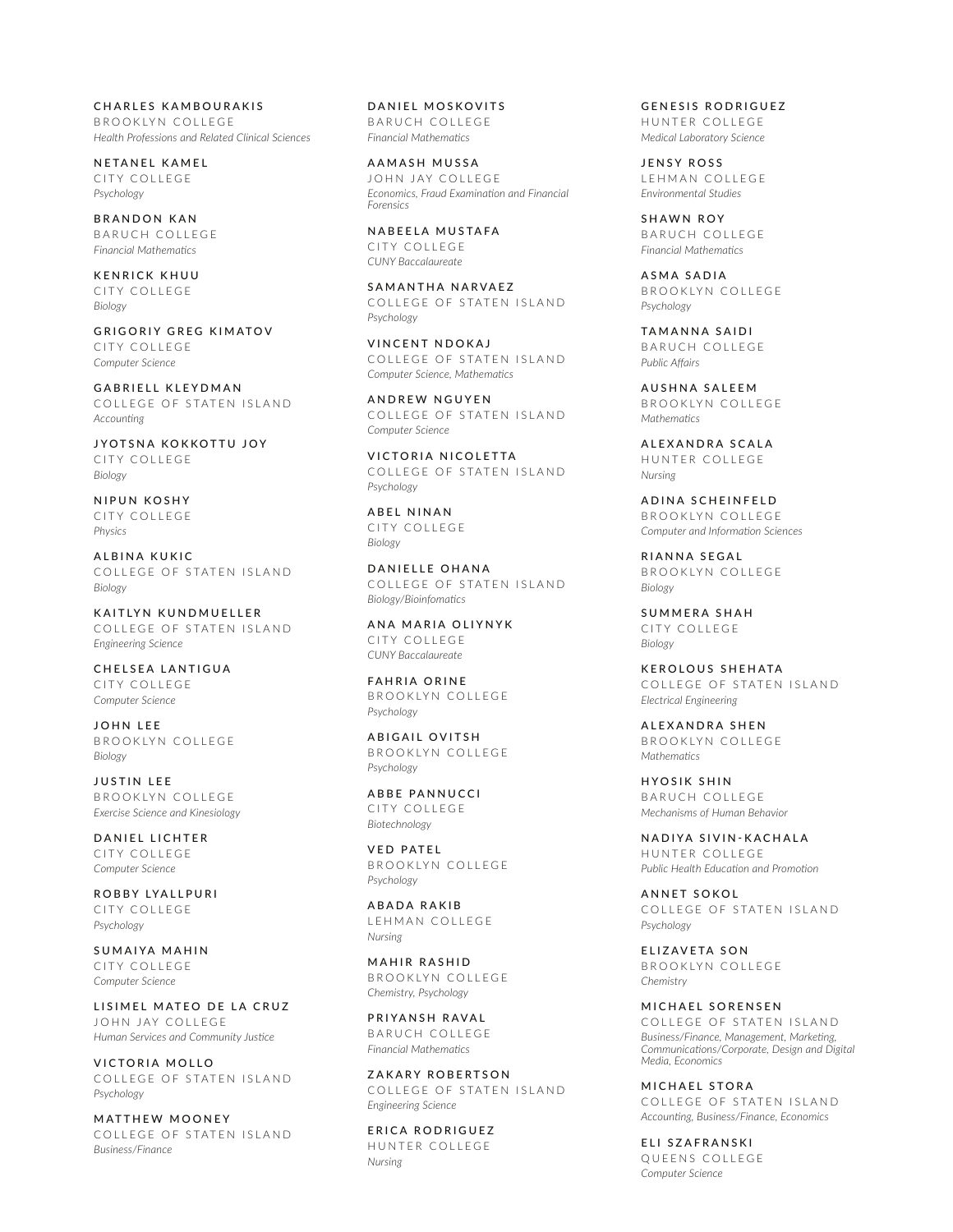LINTON THOMAS BROOKLYN COLLEGE *Psychology*

SURYA THOMAS BROOKLYN COLLEGE *Psychology*

SHENAL TISSERA BROOKLYN COLLEGE *Computer and Information Sciences*

MORIELLE TOLCHIN BROOKLYN COLLEGE *Psychology*

BRYANT TUFINO FLORES BROOKLYN COLLEGE *Chemistry*

JACKY TUNG JOHN JAY COLLEGE *Emergency Services Administration*

MICHAEL VENTURI COLLEGE OF STATEN ISLAND *Computer Science*

GENNADY VULAKH BROOKLYN COLLEGE *Psychology*

SARAH WEINGARTEN COLLEGE OF STATEN ISLAND *Social Work*

HANNAH WILLIAMS JOHN JAY COLLEGE *Computer Science and Information Security*

SEAN WONG JOHN JAY COLLEGE *Applied Mathematics*

SONYA WONG LEHMAN COLLEGE *Computer Science*

EMILY YANG BROOKLYN COLLEGE *Psychology*

VINCENT YANG CITY COLLEGE *Biochemistry*

JENNY YEDID BROOKLYN COLLEGE *Psychology*

MEI YOLLES CITY COLLEGE *Applied Mathematics*

REBECCA ZHANG BROOKLYN COLLEGE *Biology*

LIZI ZHONG HUNTER COLLEGE *Nursing*

AMANDA ZHU JOHN JAY COLLEGE *Economics*

# a message

# **FROM NEW YORK STATE A S S E M B LY M E M B E R RICHARD N. GOTTFRIED**

To the Macaulay Honors College Class of 2022, the Classes of 2020 and 2021, and the extended community of the City University of New York:

I extend my warmest congratulations to Macaulay Honors College's Class of 2022, and equally hearty applause to the Macaulay Classes of 2020 and 2021, who were unable to attend in-person ceremonies because of the COVID pandemic.

I also send greetings to CUNY Chancellor Félix V. Matos Rodríguez; Dr. Vanessa K. Valdés, Macaulay Honors College Interim Dean; Dr. Corinna Singleman, faculty marshal; and today's featured speaker and honorary degree recipient, the noted entomologist, researcher, educator and field biologist, Dr. Jessica Ware.

Macaulay is a crown jewel of CUNY's dazzling array of colleges, which offer a public undergraduate education unsurpassed in the nation. As the son of two parents who both graduated from colleges that are part of the CUNY system, my own progressive values have been deeply influenced by the helping hand CUNY extended my family as I served the last 52 years as a Member of the New York State Assembly. As I retire this year, I would like to add that I am proud to have represented Macaulay Honors College since its founding.

Congratulations to all the graduates of Macaulay Honors College celebrating today!

Very truly yours, Richard Gottfried NYS Assembly Member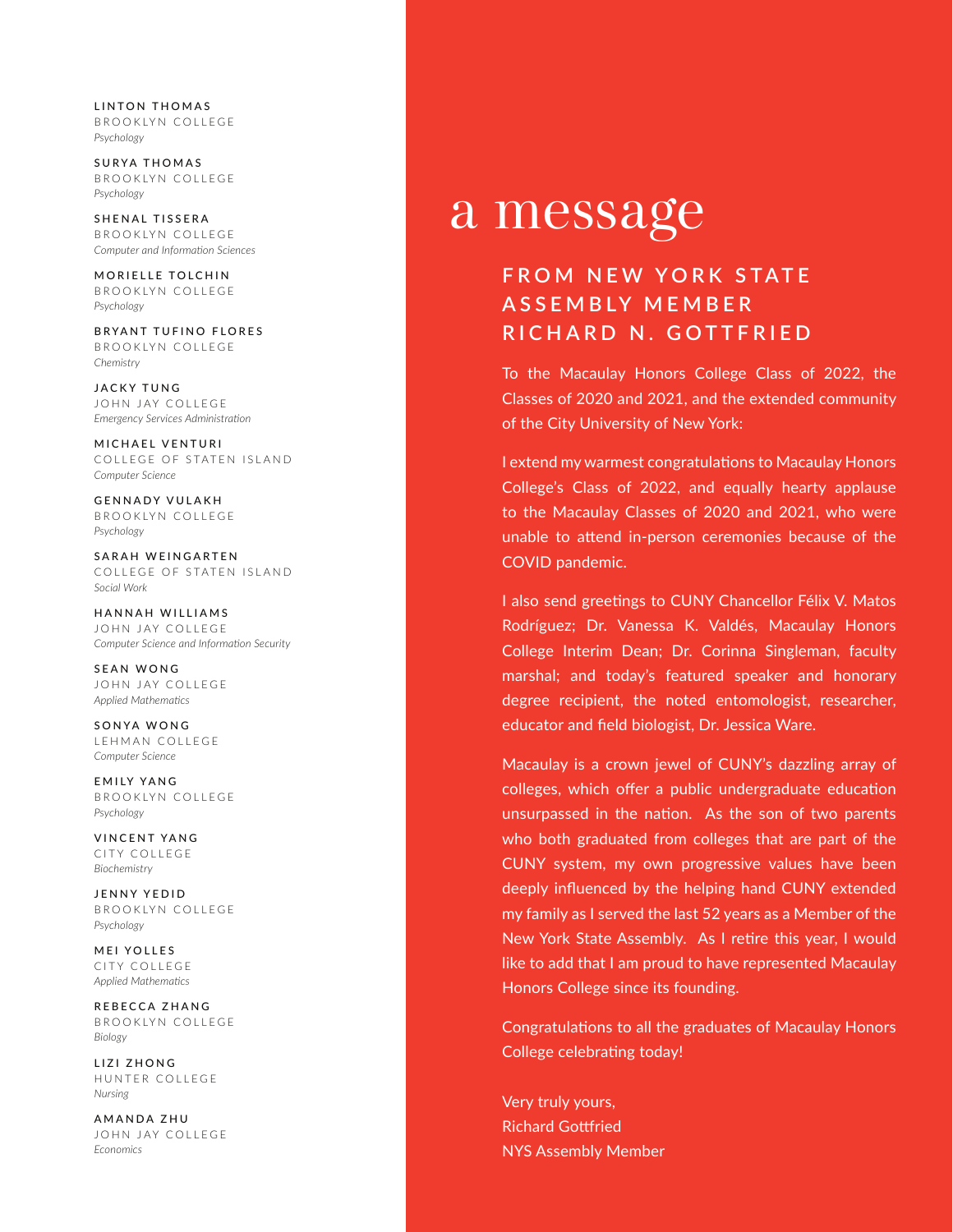# a message

### **CITY COUNCIL MEMBER GALE BREWER**

Dear Friends:

 $\Gamma$ ho City Llnive *Sonic Arts* The City University of New York is a critical most promising students and helped them pursue their ambitions through its unique component of the lifeblood of New York City, and is the jewel of the city. Since 2001, Macaulay has supported NYC's brightest and model.

Macaulay is celebrating its 20th anniversary this academic year and continues to be a beacon that fosters excellence. In my years of public service, I have worked with so many talented Macaulay student intern in my office, and Macaulay is often my first thought when I'm in search of thoughtful perspectives and young leaders who can tackle tough challenges.

Congratulations to all of the students in Macaulay's 2022 graduating class. You are now part of a network of over 6,000 graduates working to create positive change. You are part of a unique institution—a center of true excellence within a public university system whose mission could not be more important: making higher education accessible to all.

Thank you for being a part of this wonderful institution. Whether it's in public service, the business world, technology, the arts, entertainment or culture, I hope our paths cross and I look forward to seeing all you will accomplish.

Sincerely, Gale A. Brewer City Council 6th District

# **BACHELOR OF SCIENCE, MASTER OF SCIENCE**

SADIA RAHMAN CITY COLLEGE *Biology*

DOMINIKA TOMCZYK HUNTER COLLEGE *Foods, Nutrition, and Wellness Studies*

# **BACHELOR OF SOCIAL WORK**

ZAINEB AHMAD HUNTER COLLEGE *Social Work*

BO BOGATS HUNTER COLLEGE *Social Work*

WE ARE HERE TOGETHER CELEBRATING OUR **ACCOMPLISHMENTS AND UPLIFTING EACH OTHER** WITH LOVE, WITH RESPECT, AND WITH ADMIRATION. WE ARE CELEBRATING OUR DIFFERENT SUPPORT SYSTEMS: OUR FAMILIES, FRIENDS, COMMUNITY **MEMBERS, ADVISORS, PROFESSORS, THERAPISTS; WE ARE ACTIVELY CHOOSING AND LEARNING TO LIVE IN THE PRESENT, TO LEARN FROM OUR PASTS, AND TO BE HOPEFUL FOR THE FUTURE.** 

LISIMEL MATEO DE LA CRUZ, JOHN JAY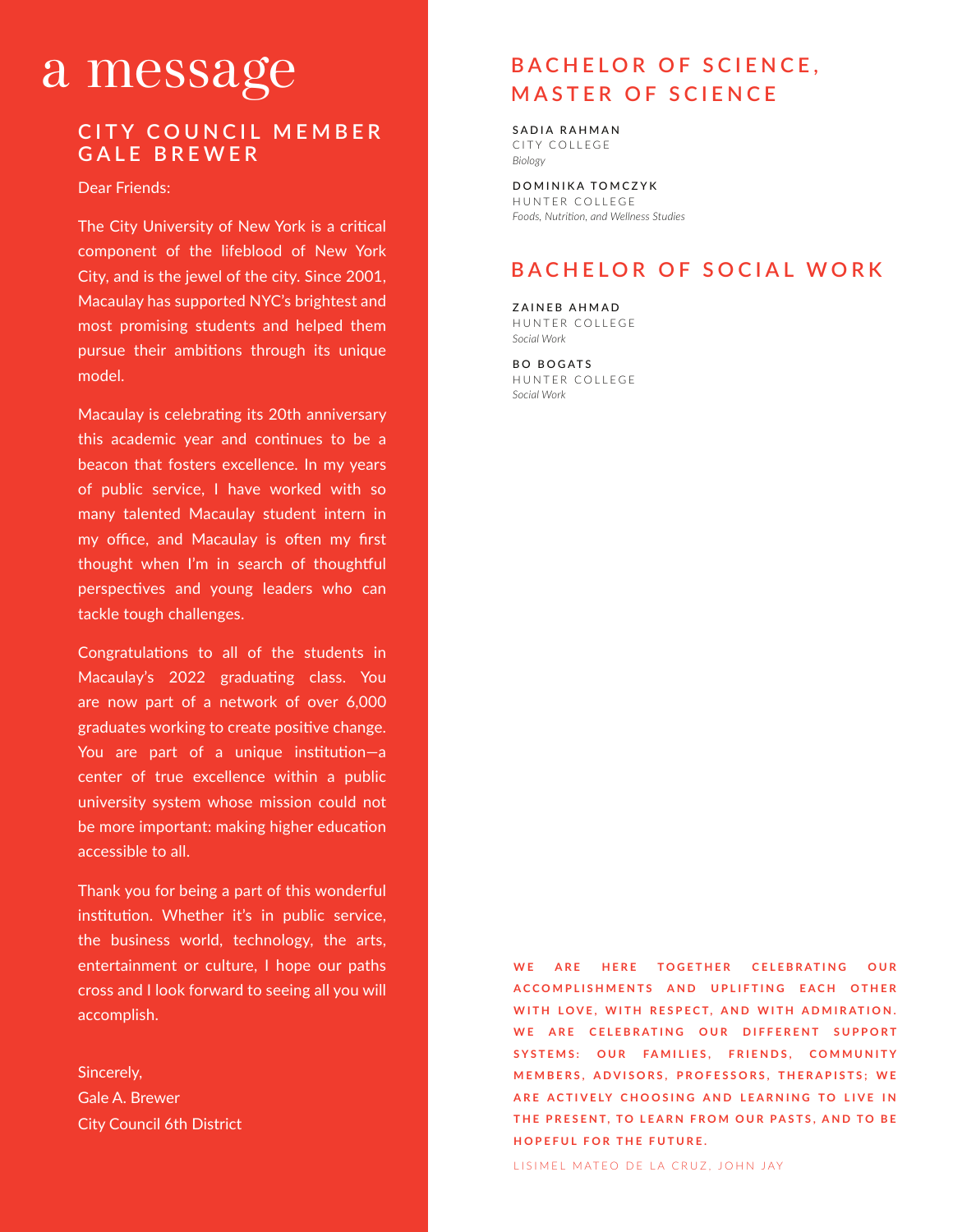# named scholarships

## **SELECTED NAMED SCHOLARSHIPS**

### **HORACE W. GOLDSMITH SCHOLARS**

JESSICA BETANCOURT BROOKLYN COLLEGE

MARISSA CRONIN HUNTER COLLEGE

ARVIND DEV HUNTER COLLEGE

ALAINA DISALVO HUNTER COLLEGE

JANE EKHTMAN CITY COLLEGE

AIMAN HAFEEZ BROOKLYN COLLEGE

TASNEEM IBRAHIM BROOKLYN COLLEGE

MARWA ISLAM BROOKLYN COLLEGE

ZOBIA JAMAL CITY COLLEGE

ANOOJA JOHN BROOKLYN COLLEGE

ABIHA KAZMI BROOKLYN COLLEGE

KAREN KOHAMA CITY COLLEGE

VERONICA KOVAL CITY COLLEGE

GENE LAM CITY COLLEGE

STACEY LI HUNTER COLLEGE

ROBBY LYALLPURI CITY COLLEGE

REBECCA MCCLAIN HUNTER COLLEGE

ANGELINA MEDINA BARUCH COLLEGE

JESLYN MEI HUNTER COLLEGE

RACHEL MUSHEYEV BROOKLYN COLLEGE

SWARA PATEL HUNTER COLLEGE

ALEXANDER RADU BROOKLYN COLLEGE

ZACHARY ROSMAN CITY COLLEGE

MARYAM SHAUKAT BROOKLYN COLLEGE

PRIYA SINGH HUNTER COLLEGE

MARGARET TIMOTHY QUEENS COLLEGE

BRYANT TUFINO FLORES BROOKLYN COLLEGE

DANIEL VARGHESE QUEENS COLLEGE

NORA WOLF QUEENS COLLEGE

HARRY WU HUNTER COLLEGE

LAUREN ZAMI BROOKLYN COLLEGE

EMANUEL ZBEDA HUNTER COLLEGE

### **K E N A N L E A D E R S H I P SCHOLARS**

ZAINEB AHMAD HUNTER COLLEGE

MICHAEL AMRAMI QUEENS COLLEGE

ANDREA GONZALES BARUCH COLLEGE

HANNAH GRUNFELD CITY COLLEGE

MERON IPPOLITO CITY COLLEGE

TAMANNA SAIDI BARUCH COLLEGE

# a message

## **FROM MANHATTAN B O R O U G H P R E S I D E N T MARK LEVINE**

Congratulations, graduates, on this enormous milestone. Earning a college degree is never an easy task, and your journey was all the more complicated by a pandemic that made learning difficult many times over. Now those years are behind you, and you leave here today with a degree from one of New York's most prestigious universities and an education that has prepared you for whatever path you're pursuing next. You are part of a long legacy of Macaulay graduates who go on to make New York City and the world a better place, leveraging the wealth of knowledge and hands-on experiences from spaces like your MHC seminar courses. Macaulay alumni are innovators, artists, intellectuals, activists, and I look forward to seeing what you accomplish in the decades to come.

No one gets to this point alone. We can't forget a huge thank-you to your professors, Macaulay staff, networks at your host campuses, family, and friends. Their support and sacrifices made today possible.

Wherever you go next, know two things: that you will always have the rock-solid foundation of your years at Macaulay and that you will always have a home at 35 West 67th Street. What you learned in and out of the classroom will guide you as you build your future.

Mark Levine Manhattan Borough President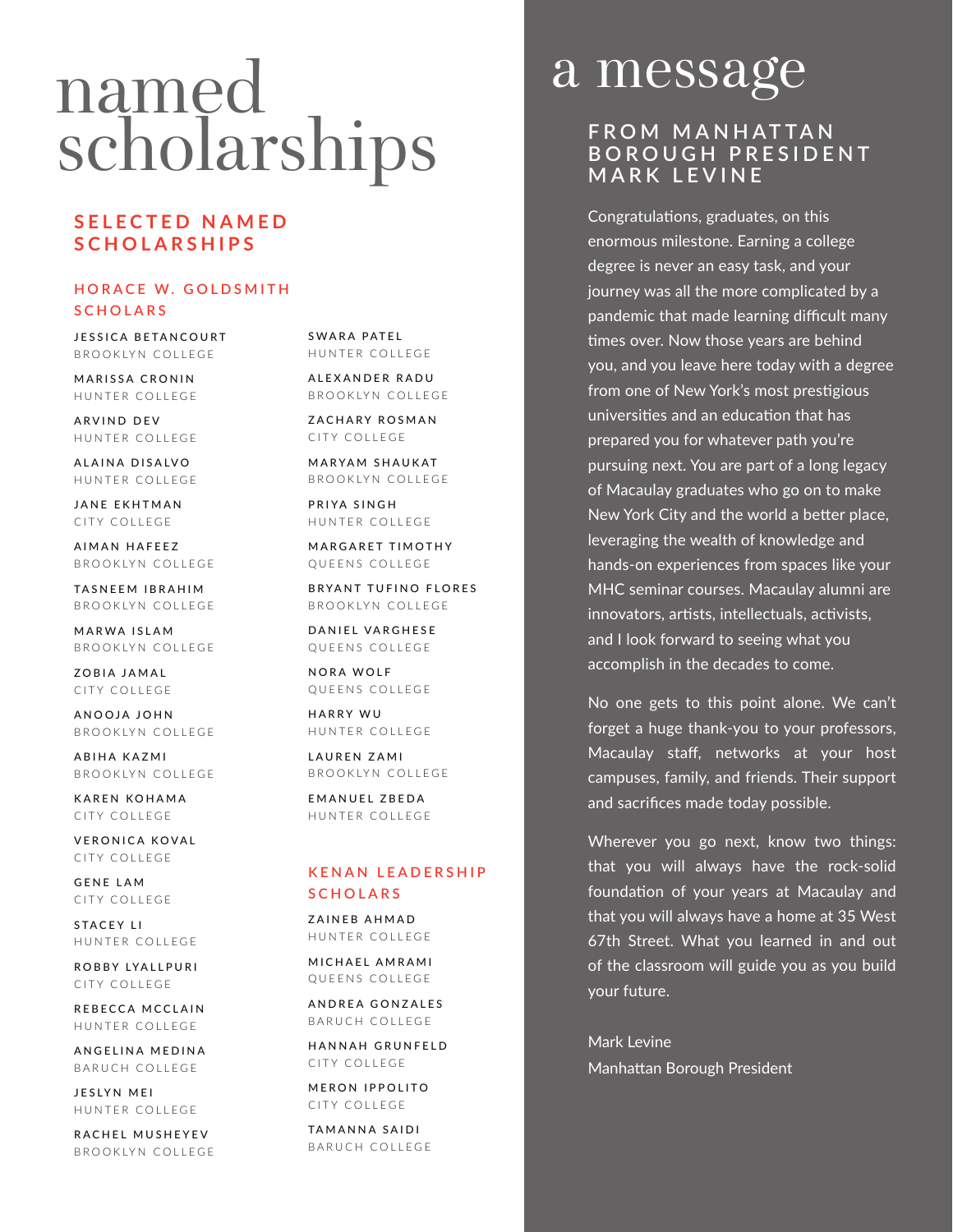# administration

# **ADMINISTRATION, THE CITY UNIVERSITY OF NEW YORK**

FÉLIX V. MATOS RODRÍGUEZ CHANCELLOR

DANIEL E. LEMONS IN TERIM EXECUTIVE VICE CHANCELLOR & UNIVERSITY PROVOST

HECTOR BATISTA EXECUTIVE VICE CHANCELLOR & CHIEF OPERATING OFFICER

DEREK DAVIS GENERAL COUNSEL & SENIOR VICE CHANCELLOR FOR LEGAL AFFAIRS

GLENDA GRACE SPECIAL COUNSEL & SENIOR VICE CHANCELLOR FOR INSTITUTIONAL A F F A I R S A N D S T R A T E G I C ADVANCEMENT

PAMELA S. SILVERBLATT SENIOR VICE CHANCELLOR FOR LABOR RELATIONS

MOHAMED ATTALLA

VICE CHANCELLOR FOR FACILITIES PLANNING, CONSTRUCTION AND MANAGEMENT

CHRISTINA CHIAPPA INTERIM VICE CHANCELLOR FOR BUDGET AND FINANCE & CHIEF FINANCIAL OFFICER

DORIANE K. GLORIA VICE CHANCELLOR OF HUMAN RESOURCES MANAGEMENT

MAITE JUNCO VICE CHANCELLOR FOR COMMUNICATIONS AND MARKETING

DENISE B. MAYBANK VICE CHANCELLOR FOR STUDENT AFFAIRS

JAMES D. GALLO VICE CHANCELLOR FOR UNIVERSITY ADVANCEMENT

#### ANNE ROEST.

INTERIM VICE CHANCELLOR FOR TECHNOLOGY & UNIVERSITY CHIEF INFORMATION OFFICER

RICHARD R. WHITE

VICE CHANCELLOR FOR RISK, AUDIT AND COMPLIANCE

#### GAYLE M. HORWITZ

SENIOR ADVISOR TO THE CHANCELLOR & SECRETARY OF THE BOARD OF TRUSTEES

#### DOLLY MARTÍNEZ

CHANCELLOR'S CHIEF OF STAFF AND ASSOCIATE VICE CHANCELLOR FOR THE EXECUTIVE OFFICE

# **BOARD OF TRUSTEES, THE CITY UNIVERSITY OF NEW YORK**

GUBERNATORIAL

WILLIAM C. THOMPSON, JR. SANDRA WILKIN F FRN A N D O F FR R F R K F V IN D K IM MAYRA LINARES-GARCIA ROBERT F. MUJICA, JR. BRIAN ORFRGEELL

JILL O'DONNELL-TORMEY

HERMINIA PALACIO KEN SUNSHINE ANGELO VIVOLO SALIMATOU DOUMBOUYA MAYORAL

MICHAEL ARVANITES HENRY T. BERGER UNA S. T-CLARKE LORRAINE CORTÉS-VÁZQUEZ EX OFFICIO

MARTIN J. BURKE

# **MACAULAY HONORS COLLEGE FOUNDATION BOARD OF DIRECTORS**

ANTHONY E. MEYER CHAIR

MICHAEL D. GROHMAN VICE-CHAIR & SECRETARY

THOMAS BRIGANDI CFA '12 TREASURER

STEPHANIE HYACINTH INTERIM VICE PRESIDENT, EXTERNAL RELATIONS

ADEOLA AKINRINADE '05 JOHN BIERWIRTH TONY BROWN P'19

DAVID COULTER JAMES GANLEY '12 ERIC GIOIA STEVEN M. GOLDMAN YOSEF IBRAHIMI '05 ANN M. LIMBERG ELIZABETH MACAULAY-LEWIS AMY MCINTOSH PENNY PHILLIPS '10 STEVEN PHILLIPS THALIA S. SMITH ANITA V. SONAWANE '11

MARCY SYMS

DR. VANESSA K. VALDÉS INTERIM DEAN

MATTHEW GOLDSTEIN, EMERITUS

ANN KIRSCHNER, EMERITA

MARY C. PEARL, EMERITA

LAURA S. SCHOR, EMERITA

WILLIAM E. MACAULAY (1945–2019) FOUNDING CHAIR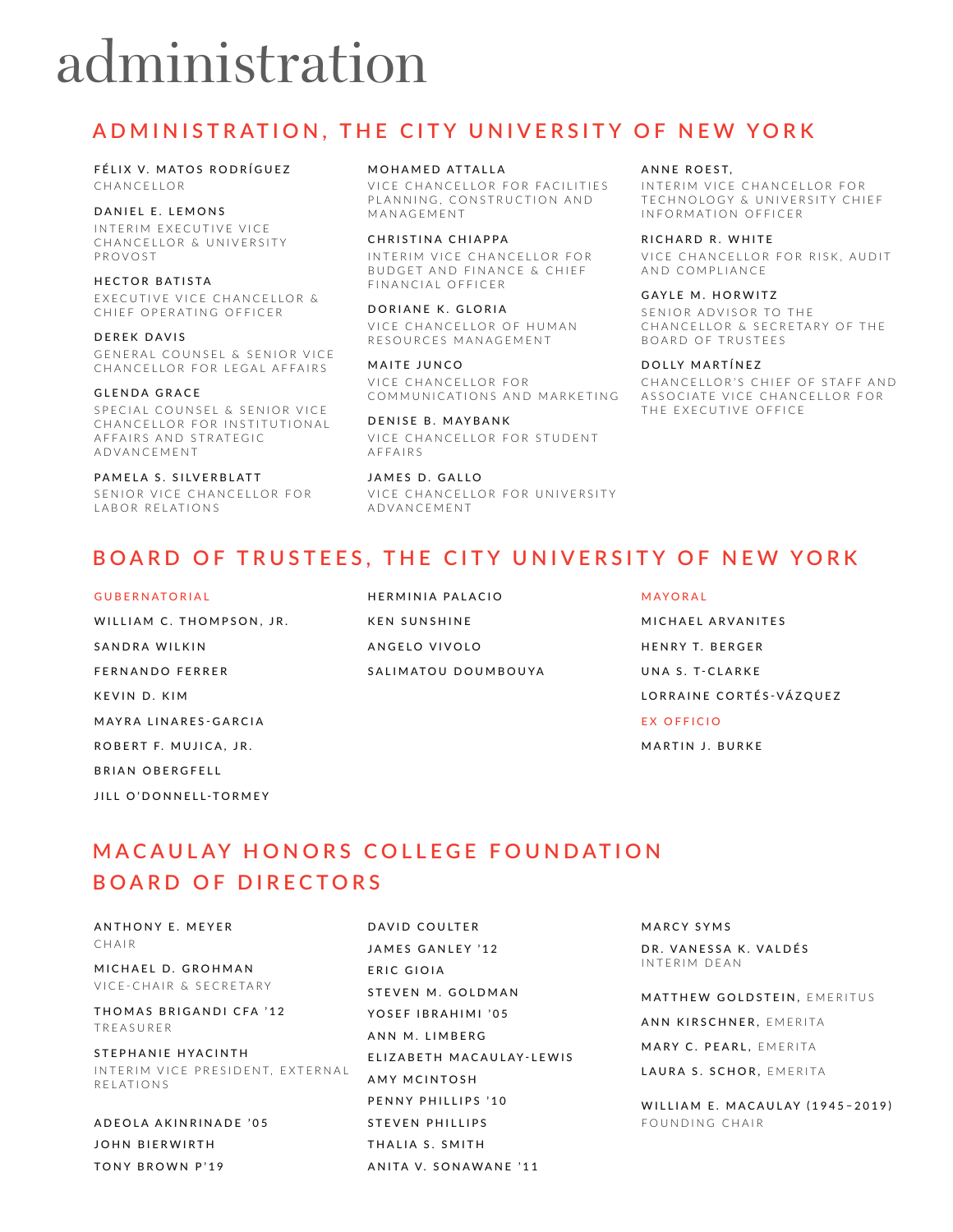# **MACAULAY CAREER DEVELOPMENT ADVISORY COUNCIL**

- MICHAEL GROHMAN, *CHAIR* NEERU BHAGIRATH '20 THOMAS BRIGANDI '12 TONY BROWN P'17 CHRISTIAN BUONAMASSA '20 KARAN CHACHLANI '18 IRIS CHEN JEFFREY CHEN '14 GIANINA CHRISMAN JOSHUAH CHRISMAN IRINA CRUZ '05 REBECCA DEL VECCHIO '20 CARINA D'URSO '22
- JENNIFER FORKOSH '16 ANITA FORMICHELLA P'19 JAMES GANLEY '12 KIKI GIANNOULAS '20 NICK GUILLEN KELSY HILLESHEIM '17 ERYNN HUGHES '18 DMITRY KUCHER '11 EMILY JIMENEZ ISABELLA JOSEPH '20 SEBASTIAN LEUNG '21 SCOTT MESH P'23 GARY PESOLA '22
- MIKHAIL RELUSHCHIN '16 ROMARIO RICKETTS '21 DOROTHY RULE P'21 SIERRA SANTIAGO '24 RINA SCHILLER '17 SUSIE SOFRANKO '14 ANITA SONAWANE '11 VINNY SOOKOO STEPHANIE STRAFFI VICTORIA TAN '16 KATIE THAEDER STEVEN TOCK DANIEL VARGHESE '23

# **PRESIDENTS**

MICHELLE J. ANDERSON BROOKLYN COLLEGE

VINCENT BOUDREAU THE CITY COLLEGE OF NEW YORK

FERNANDO DELGADO LEHMAN COLLEGE

# **PROVOSTS**

DR. LINDA ESSIG BARUCH COLLEGE

ELIZABETH HENDREY QUEENS COLLEGE

DR. VALEDA DENT (ACTING PROVOST) HUNTER COLLEGE

TIMOTHY G. LYNCH INTERIM THE COLLEGE OF STATEN ISLAND

KAROL V. MASON JOHN JAY COLLEGE OF CRIMINAL JUSTICE

YI LI JOHN JAY COLLEGE OF CRIMINAL JUSTICE

TONY M. LISS CITY COLLEGE OF NEW YORK

ANNE LOPES BROOKLYN COLLEGE

### **DIRECTORS & ASSOCIATE DIRECTORS**

LISA FRENCH A D M IN ISTRATIVE DIRECTOR & A D V I S O R, COLLEGE OF STATEN I S L A N D

STEFANO GHIRLANDA DIRECTOR, BROOKLYN COLLEGE

WYNTER GREENE-ALLEN ASSOCIATE DIRECTOR, BARUCH C O L L E G E

**GERRY MILLIGAN** DIRECTOR, COLLEGE OF STATEN I S L A N D

STEVEN MONTE INTERIM DIRECTOR, COLLEGE OF STATEN ISLAND

DR. OLIVIA LOKSING MOY D I R E C T O R , L E H M A N COLLEGE

HARMONY OSEI ASSOCIATE DIRECTOR, BARUCH HONORS PROGRAM, BARUCH C O L L E G E

RAYMOND PATTON DIRECTOR, JOHN JAY COLLEGE

A DRIÁN RODRÍGUEZ-CONTRERAS DIRECTOR, CITY COLLEGE

CORINNA SINGLEMAN INTERIM DIRECTOR, QUEENS C O L L E G E

LEV SVIRIDOV D I RECTOR, HUNTER COLLEGE

EVELYN DURÁN URREA ASSOCIATE DIRECTOR, LEHMAN C O L L E G E

JODY CLARK VAISMAN DIRECTOR, BARUCH COLLEGE

SUSANNA YURICK ASSOCIATE DIRECTOR, CITY C O L L E G E

JENNIFER J. RAAB HUNTER COLLEGE

FRANK H. WU QUEENS COLLEGE

S. DAVID WU BARUCH COLLEGE

PETER O. NWOSU LEHMAN COLLEGE

J. MICHAEL PARRISH THE COLLEGE OF STATEN ISLAND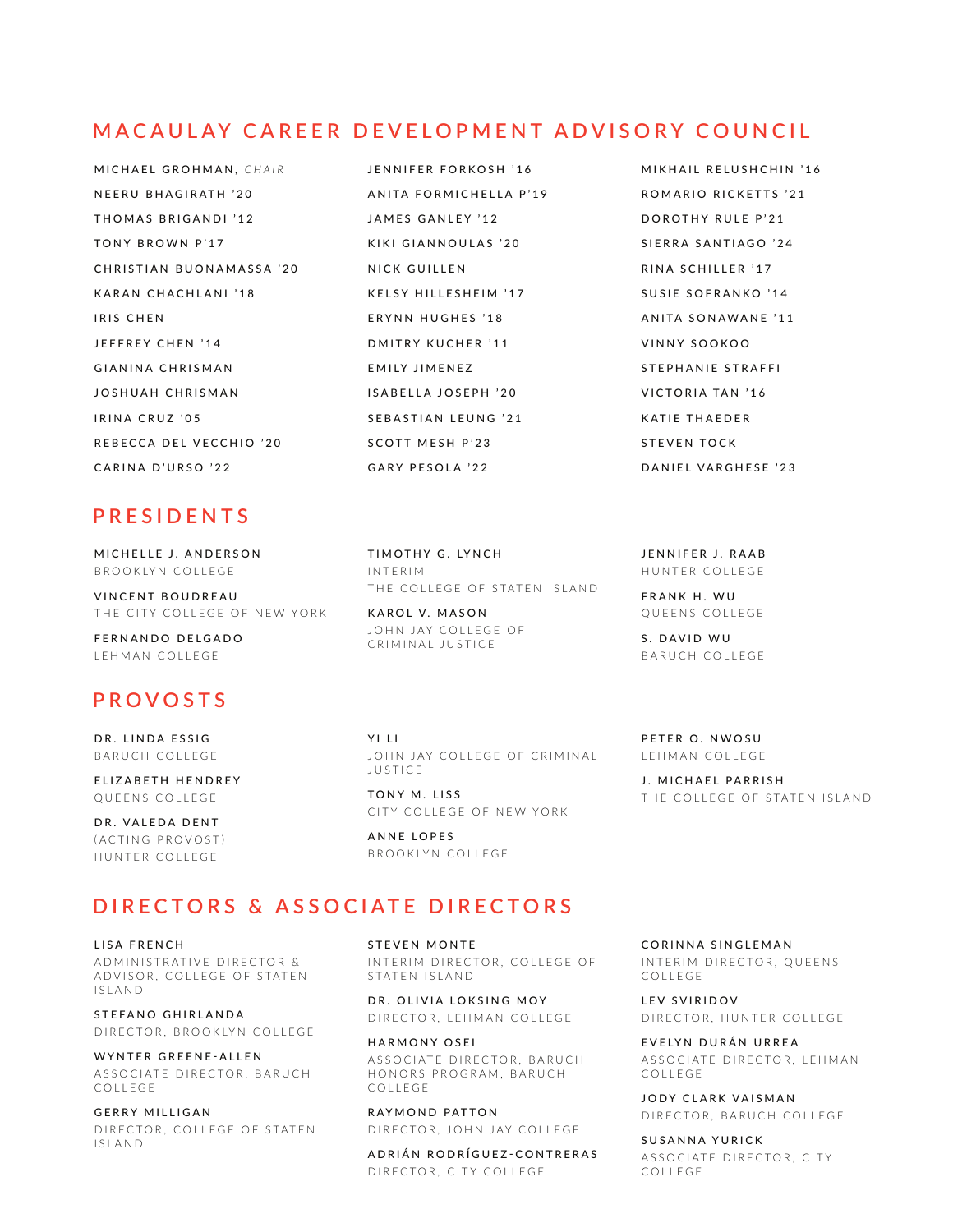### **ADVISORS**

AISHA ABDELMULA A D V I S O R , JOHN JAY COLLEGE

SANDY ALFXANDRE A D V I SOR, BROOKLYN COLLEGE

VASILIY ARKANOV A D V I S O R . H U N T E R C O LL E G E

AN THONY BOWLES A D V I S O R, B A R U C H C O L L E G E

JAMES CLARKE A D V I S O R , C I T Y C O L L E G E

CRISTINA GLEICHER ADVISOR, HUNTER COLLEGE

TROY HEFFRON A D V I SOR, BARUCH COLLEGE JOANNA KATA A D V I S O R, H U N T E R COLLEGE

WILLIAM LUNG A D V I SOR, CITY COLLEGE

FII FFN MAKAK A D V I SOR, BARUCH COLLEGE

ANITA ROMANO ADVISOR, COLLEGE OF STATEN I S L A N D

GEORGIA SOUTHERN-PENN A D V I SOR, BROOKLYN COLLEGE

IRINA STOYANOVA A D V I SOR, CITY COLLEGE

LEORA TANZMAN A D V I SOR, QUE EN SCOLLEGE

### **MACAULAY HONORS COLLEGE**

DR. VANESSA K. VALDÉS INTERIM DEAN

YVONNE NORIEGA EXECUTIVE ASSISTANT TO THE DEAN

### **ACADEMIC AFFAIRS**

JOSEPH UGORETZ SENIOR ASSOCIATE DEAN & CHIEF ACADEMIC OFFICER

LISA BRUNDAGE DIRECTOR OF ACADEMIC AFFAIRS

JANET FU ASSISTANT DIRECTOR OF EVENTS

KRISTINA GOWIN ASSOCIATE DIRECTOR OF WELLNESS AND COUNSELING

AMANDA HICK ASSISTANT TO THE CHIEF A C A D E M I C O F F I C E R

DORENE NG ASSOCIATE DIRECTOR OF CLINICAL SERVICES

KELLY O'DONNELL DIRECTOR OF SCIENCE FORWARD

ROBERT SMALL DIRECTOR OF THE NEW MEDIA LAB

CAMERON STEWART STUDENT WRITING SPECIALIST & FACILITATOR OF LITERARY PROJECTS

### **STUDENT SERVICES**

VERONICA MALDONADO ASSISTANT DEAN FOR STUDENT SERVICES

CHRISTOPHER CALI STUDENT DEVELOPMENT COORDINATOR

GIANINA CHRISMAN ASSOCIATE DIRECTOR OF CAREER DEVELOPMENT

CHRIS DAVERSA DIRECTOR OF STUDENT DEVELOPMENT

SASHA DE SILVA ASSOCIATE DIRECTOR OF SCHOLARSHIP AND GRANTS

EMILY JIMENEZ CAREER PROGRAM COORDINATOR

ADDIE JOSEPH COLLEGE ASSISTANT

BENJAMIN ROSS HONORS ADVISOR LIAISON

MELISSA SCHWARTZ ASSISTANT DIRECTOR OF STUDENT DEVELOPMENT

#### **INSTITUTIONAL RESEARCH**

SEJUNG YIM ASSOCIATE DIRECTOR OF INSTITUTIONAL EFFECTIVENESS LENA TUCK A D V I S O R, LE H M A N COLLEGE

LAURA WEINSTEIN A D V I SOR, QUE EN SCOLLEGE

JAIME WEISS A D V I S O R, B R O O K LY N C O L L E G E

#### **EXTERNAL RELATIONS**

STEPHANIE HYACINTH INTERIM VICE PRESIDENT OF EXTERNAL RELATIONS

BRIANNE DONNELLY D I R F C T O R O F A L U M N L R F L A T LONS AND DEVELOPMENT

SAFINA JOSEPH D E V E LOPMENT COORDINATOR

CHARMAIN LIDDELOW SPECIAL EVENTS & ALUMNI RELATIONS MANAGER

STEPHANIE STRAFFI DIRECTOR OF INDIVIDUAL GIVING AND PARENT LIAISON

### **MARKETING**

MICHAEL PARASCANDOLA DIRECTOR OF DIGITAL MARKETING

JULIE VERONE CREATIVE DIRECTOR

#### **COMMUNICATIONS**

KATHRYN LINEBERGER D I R F C T O R C O R P O R A T F PARTNERSHIPS & MARKETING COMMUNICATIONS

### **ENROLLMENT MANAGEMENT**

MARIANNE BOOUFALL-TYNAN D I R F C T O R O F F N R O L L M E N T MANAGEMENT

ALIMANY KAMARA ASSOCIATE DIRECTOR OF ADMISSIONS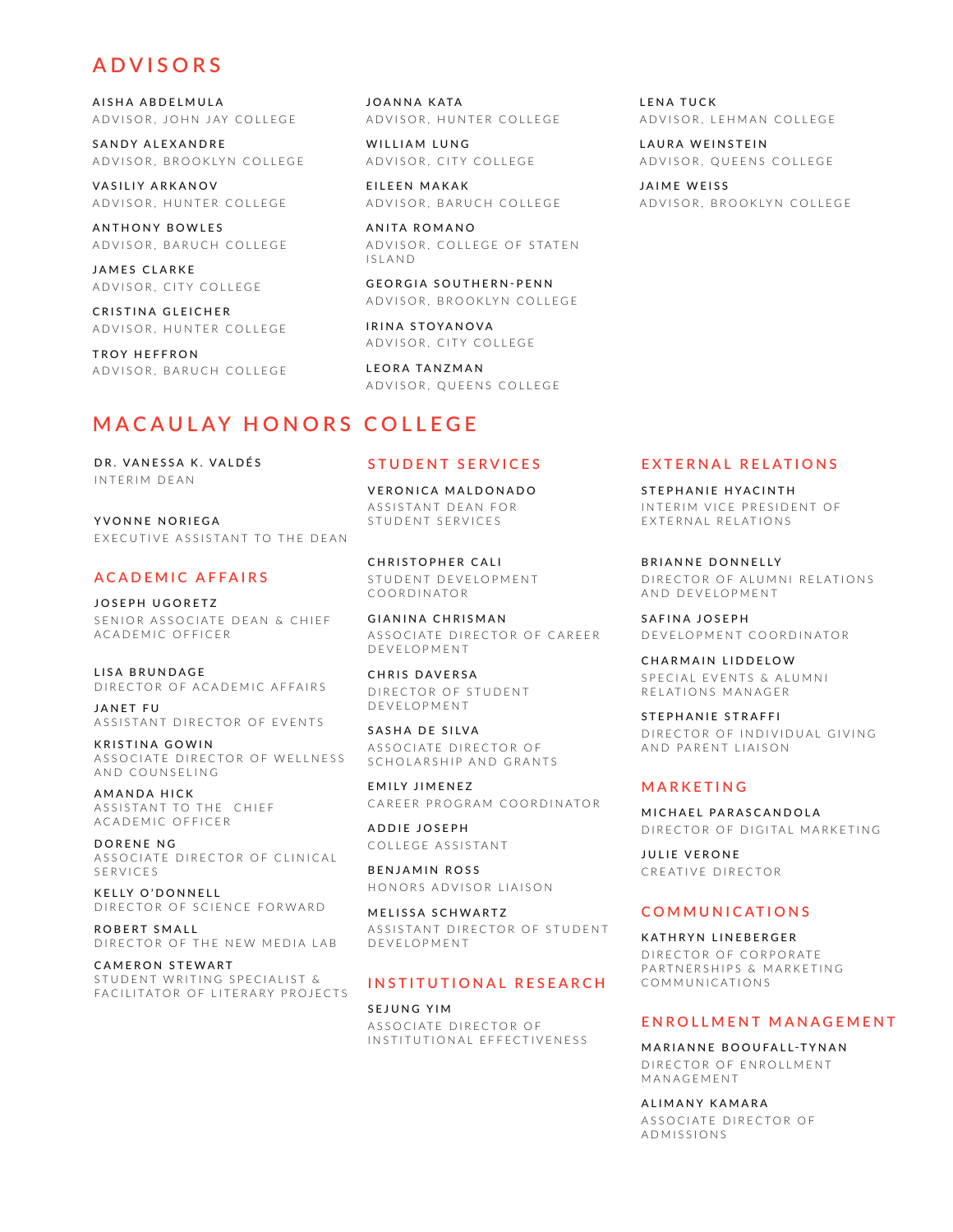### **MACAULAY FACULTY**

CARMEN BOULLOSA NORRELL EDWARDS KATHERINE LOGAN MCBRIDE ELIZABETH REIS EMILY RICE ZOHRA SAED EDWARD WIDMER

### **FINANCE & ADMINISTRATION**

CHRISTOPHER DENNIS VICE PRESIDENT, FINANCE AND ADMINISTRATION

JOSE BONILLA DIGITAL SERVICES ASSOCIATE

MARY CARNEY LAPTOP COORDINATOR

JOSEPH DUNNING A D M I N I ST R A T I V E S U P E R I N T E N D E N T  $(FACLLITIES)$ 

JETON KRASNIQI FINANCE COORDINATOR

EMELY MARTINEZ IT SUPPORT SPECIALIST

SARA MAZES A D M IN I STRATIVE LIAISON (AD M IN . EXECUTIVE COORDINATOR)

JOSE LUIS MORENO NETWORK/SYSTEMS MANAGER

INDIRA SEENAUTH-FRASER DIRECTOR OF BUDGET FINANCE

# **DEANS EMERITAE**

MARY C. PEARL ANN KIRSCHNER

LAURA SCHOR

**T E A C H I N G A N D L E A R N I N G COLLABORATORY**

### **GRADUATE FELLOWS**

DENISSE ANDRADE ALLISON CABANA BRANDON ELY RAKHEE KEWADA ANDRÉS OREJUELA SONIA SÁNCHEZ LIZA SHAPIRO GWEN SHAW CHARLOTTE THURSTON

### **POSTDOCTORAL FELLOWS**

ANDRE FLUDD JEAN PARK JOSEPH PENTANGELO

**I BELIEVE IT IS THAT UNIQUE 'MACAULAY' TRAIT IN EACH OF US—THAT EXTRA OUNCE OF AMBITION—** MOTIVATING US TO GO THE ADDITIONAL MILE TO ACHIEVE GREATNESS NO MATTER WHAT THE REST OF THE WORLD, OR A BAD WI-FI CONNECTION, COULD THROW AT US. THE WORLD WE ARE ENTERING NEEDS US. IT NEEDS THAT SPECIAL MACAULAY SOMETHING IN ALL OF US TO TAKE CHARGE AND LEAD. WE HAVE ALL THE **TOOLS FOR IMMENSE SUCCESS IF WE CONTINUE TO WORK AS A TEAM.**